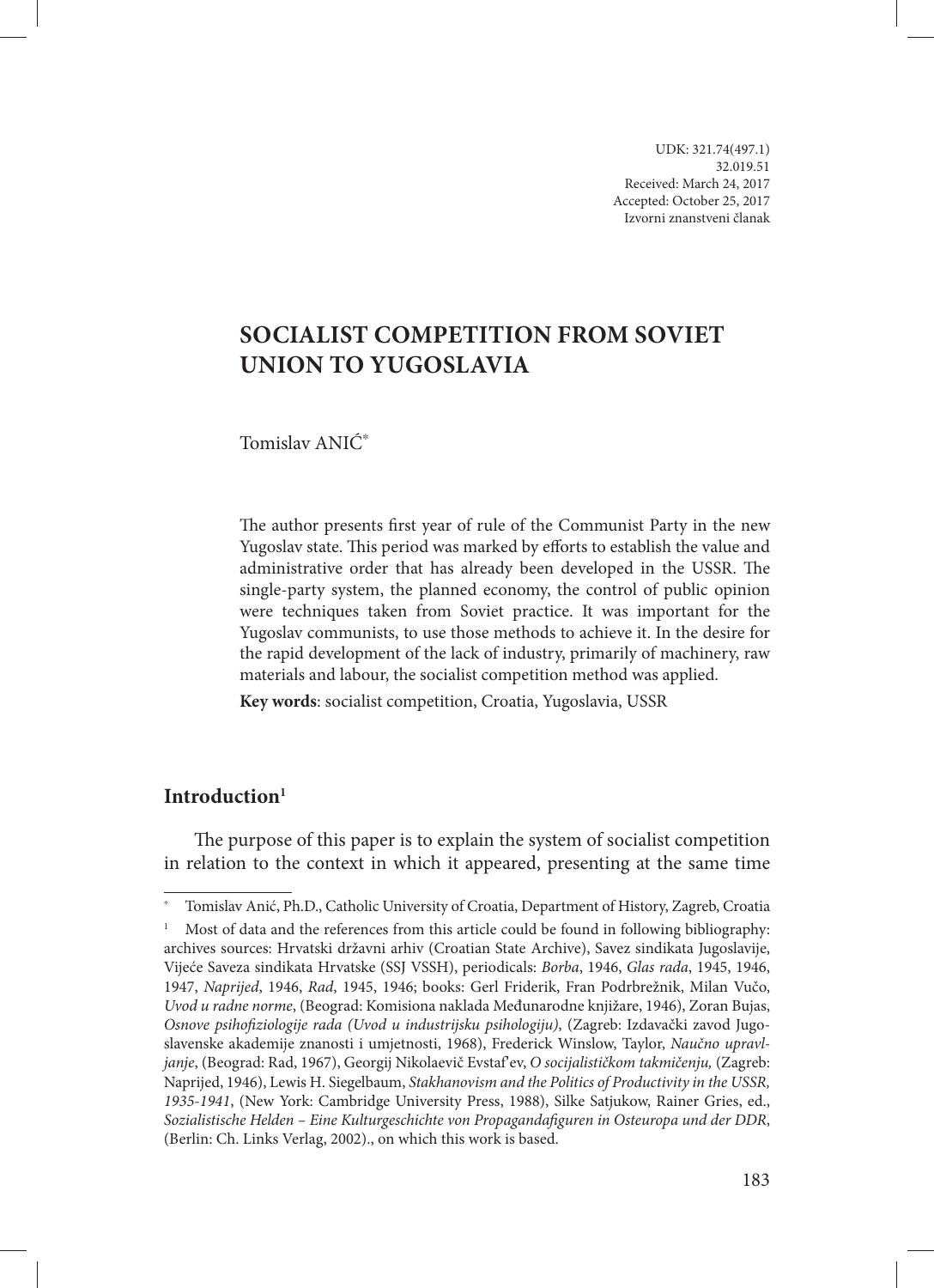geopolitical, historical and psychological elements. In order to reach conclusions following questions will be considered: what was the meaning of socialist competition in psychological sense, how did it appear in the USSR and, finally, its implementation in Yugoslavia after a Second World War (WWII). For those reasons, special emphasis will be made on competition's psychological aspect, theories on socialist competition, creation of the work cult, attitude of Yugoslav communists towards the socialist competition, socialist competition in Yugoslavia, and working norms as prerequisites of competition. Socialist competition movement was a novelty that begun to be implemented into industrial production by leaders of Yugoslav unions after taking over the political power. Shortage of resources, tools and skilled workforce posed a great difficulty for normal functioning of the economy, so socialist competition represented a substitute for most of shortages.

# **The Psychological Aspect of Competition**

During the establishment of power, the Communist Party of Yugoslavia (KPJ) started an intensive propaganda campaign for the glorification of labour, work achievements and a new working method, socialist competition. The latter measure was adopted from the Union of Soviet Sovereign Republics (USSR) theory and practice, having sound foundations in psychological aspects of competition, i.e. emulation. Psychologically speaking, competition is an important motivational factor used to improve and exceed the results of previous work.

Work psychology defines competition as one of the conditions which particularly affect human motivation2 . According to psychological analysis, the degree of human work performance depends largely on the effects of self-expectation and achievements of other people doing the same job. Precisely this interrelationship, in which fair division of labour and effort is the most prominent element, in fact represents a form of spontaneous competition both with oneself and with work colleagues as well. In order to compete with oneself, it is necessary to enable access to personal achievements for each individual as research has shown that self-awareness regarding one's success is a sufficient motivational factor affecting individual production.<sup>3</sup> It is, however, not in close relationship with financial or any other types of reward. It stays the same even when there is no special prize as an additional stimulus for the work done.<sup>4</sup> Competition with others, on the other hand, produces significantly better results as the value of success is increased as there is a common goal. Competi-

<sup>2</sup> Zoran Bujas, *Osnove psihofiziologije rada (Uvod u industrijsku psihologiju)*, (Zagreb: Izdavački zavod Jugoslavenske akademije znanosti i umjetnosti, 1968), pp. 58 – 63.

<sup>3</sup> Dušan Anđelković, ed., *Očigledna agitacija*, (Beograd: Rad, 1948), pp. 7-41

<sup>4</sup> Ibidem.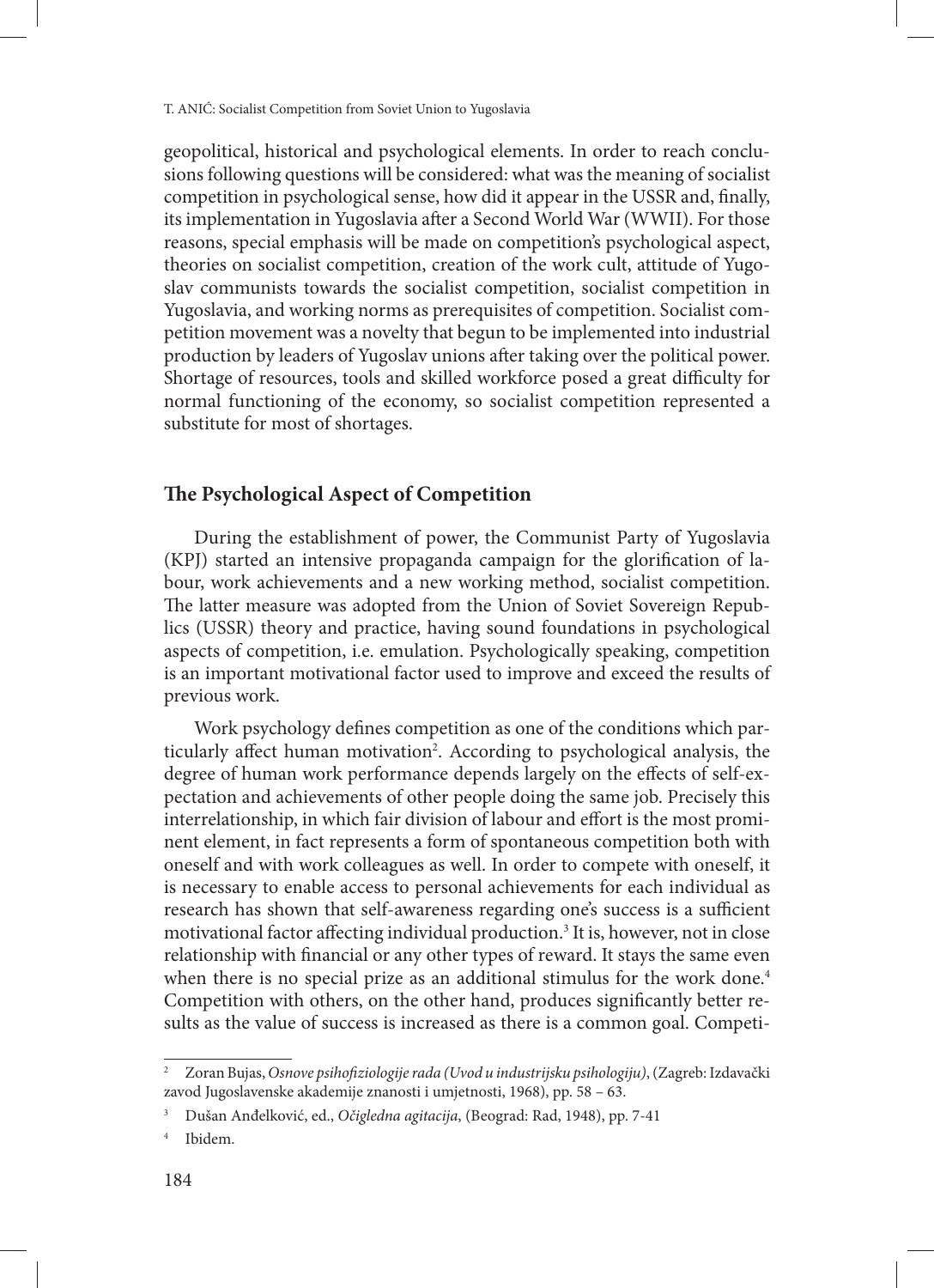tion among groups of the same product assortment and production process represents organization system of competition that best fits the purpose. However, if this type of competition is to prove efficacious, there must not be wide individual discrepancies among participants, especially concerning individual characteristics such as abilities, skills, knowledge and motivation. The absence of similar characteristics might ultimately lead to frustration and depreciation of others: "Perception of small differences, in favour of one group and then the other, causes internal tension that positively affects collective efforts of each group."5 Wide discrepancies lead to decrease in motivation of both the group that always wins due to its confidence in success, and the group that always loses as it works convinced in the unattainability of the former group as well.

Competition, had a formative influence in establishing a new political system in that it was an extremely valuable and important model for the formation of the archetype of a new, socialist man. Methods used in the USSR were therefore inevitable in Yugoslavia as well, with some minor exceptions primarily conditioned by different work, cultural and social heritage.

Based on numerous economic analyses, many societies of the late nineteenth and the early twentieth century start with the presumption that any society considered "modern" or "industrial" makes progress only with labour organization that adheres to two general rules: first, using new, contemporaneous technologies and, second, relying solely on machine-based production. The most efficient industrial societies in both the capitalist world and the USSR in the 1930s were essentially alike.<sup>6</sup> In practice, Soviet industrialization model was in fact an imitation of Taylor's capitalist model, whereas the Bolsheviks were more than content with the adoption of the latest invention of capitalist production technique and labour organization with which to build their new, socialist society. Taylor's system of factory management was adopted in its entirety by the Soviets.7 The only difference between the two was in relation to the outcomes. In the USSR, companies built their success on maximization of products, while the Western economy rested on maximization of profit.8

In 1903 Frederick Winslow Taylor started developing the model of scientific labour management by investigating labour organization in factories, which he implemented in his book *Shop Management*. In the beginning of the twentieth century, there was a significant level of interest in different ways of increasing labour productivity. In the light of that, eight years later, in 1911,

<sup>5</sup> Zoran Bujas, *Osnove psihofiziologije rada (Uvod u industrijsku psihologiju)*, (Zagreb: Izdavački zavod Jugoslavenske akademije znanosti i umjetnosti, 1968), p. 61.

<sup>6</sup> Don Von Atta, "Why Is There No Taylorism in the Soviet Union?", *Comparative Politics*, vol. 18 (1986), no. 3: 327.

<sup>7</sup> Charles, Bettelheim, "State Property and Socialism", *Economy and Society*, vol. 2 (1973): 395 – 398.

<sup>8</sup> Don, Von Atta, "Why Is There No Taylorism in the Soviet Union?", *Comparative Politics*, vol. 18, (1986), no. 3: 327.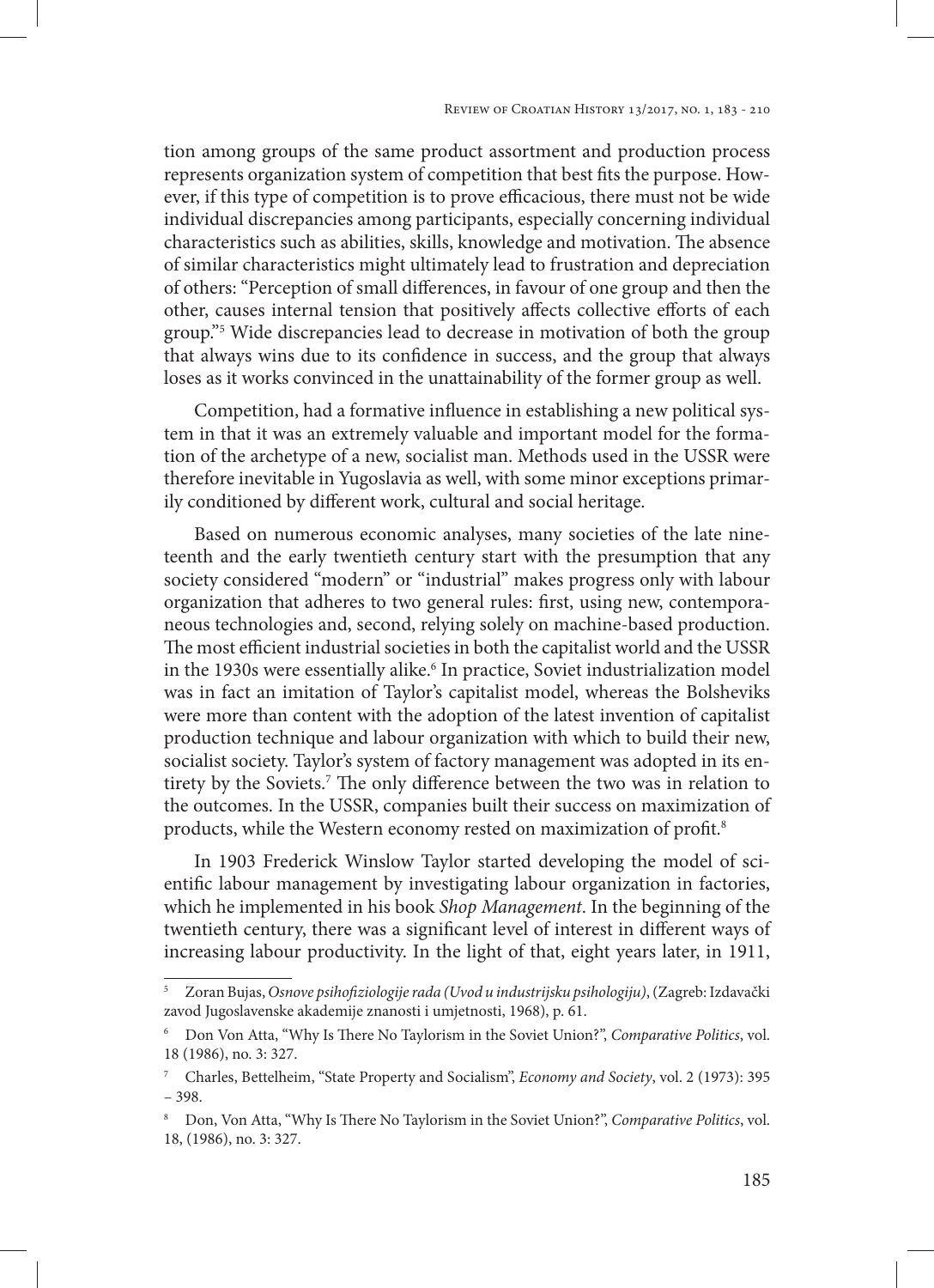Taylor conceived his idea of rationalization of human labour in his book *The Principles of Scientific Management*, considered as one of the first systematic studies of labour in general. Introducing the concept of labour management, Taylor saw its ultimate goal in rationalization of labour to maximise efficiency in the shortest possible time. Taylor started his systematic approach to investigating labour management by timing work pace and workers' movements in different phases of the work process. Due to his systematic observations, Taylor reached the conclusion that the limitations of the production capacities stemmed from workers' deficiencies in working skills and abilities, inadequate working positions that caused superfluous motions, workers' frequent use of inadequate and improvised working tools and, above all, workers' lack of motivation for work.<sup>9</sup> Rationalising labour management, Taylor formulated three basic principles of labour management, also known as *the basic principles of Taylorism*: a) it is imperative to choose the most appropriate, i.e. the most competent workers for each job; b) it is necessary to select the most skilled workers and teach them *the one best way* model of labour, ultimately leading to a more rational work method with optimal allocation of work, use of the most efficient motion and specialised tools for each worker; c) it is necessary to ensure appropriate rewards for the best workers.10 The former two principles are aimed at adapting workers to the job, whereas the latter is aimed at tailoring the job to workers.

Taylor hypothesized that *the one best way* model could be applied to any job, which he investigated in numerous instances. Research was conducted using a stopwatch to time a worker's every motion in order to determine the optimal work pace. The best result was set as the standard for other workers. A major setback of this approach was in that the required standard was the best worker's time. There was a general presumption that the idleness of an average worker was a force of habit, ignoring the fact that some workers just simply could not keep up with the best ones. This kind of approach was possible in the early days of capitalism when a large proportion of the workforce was unemployed. This kind of selection was ruthless to all those workers who could not reach the set production goal. The most illustrative example of his concept must be the example of enhanced performance in coal unloading/unloading of the coal in one steel mill where a work effect of 120 workers was achieved by 35 redistributed workers who were given bigger shovels of better quality. His movement soon spread all across America, earning him the name of "the father of scientific management." However, Taylor's theory was criticized on several grounds. The main objection went against the technical and technological aspects of labour that neglected workers. According to this model, a worker is merely an extension of a machine and as such has to adapt to it. His movement soon spread all across America, earning him the name of "the father of

<sup>9</sup> Frederick Winslow, Taylor, *Naučno upravljanje*, (Beograd: Rad, 1967), p. 112.

<sup>10</sup> Zoran Bujas, *Osnove psihofiziologije rada (Uvod u industrijsku psihologiju)*, (Zagreb: Izdavački zavod Jugoslavenske akademije znanosti i umjetnosti, 1968), p. 71.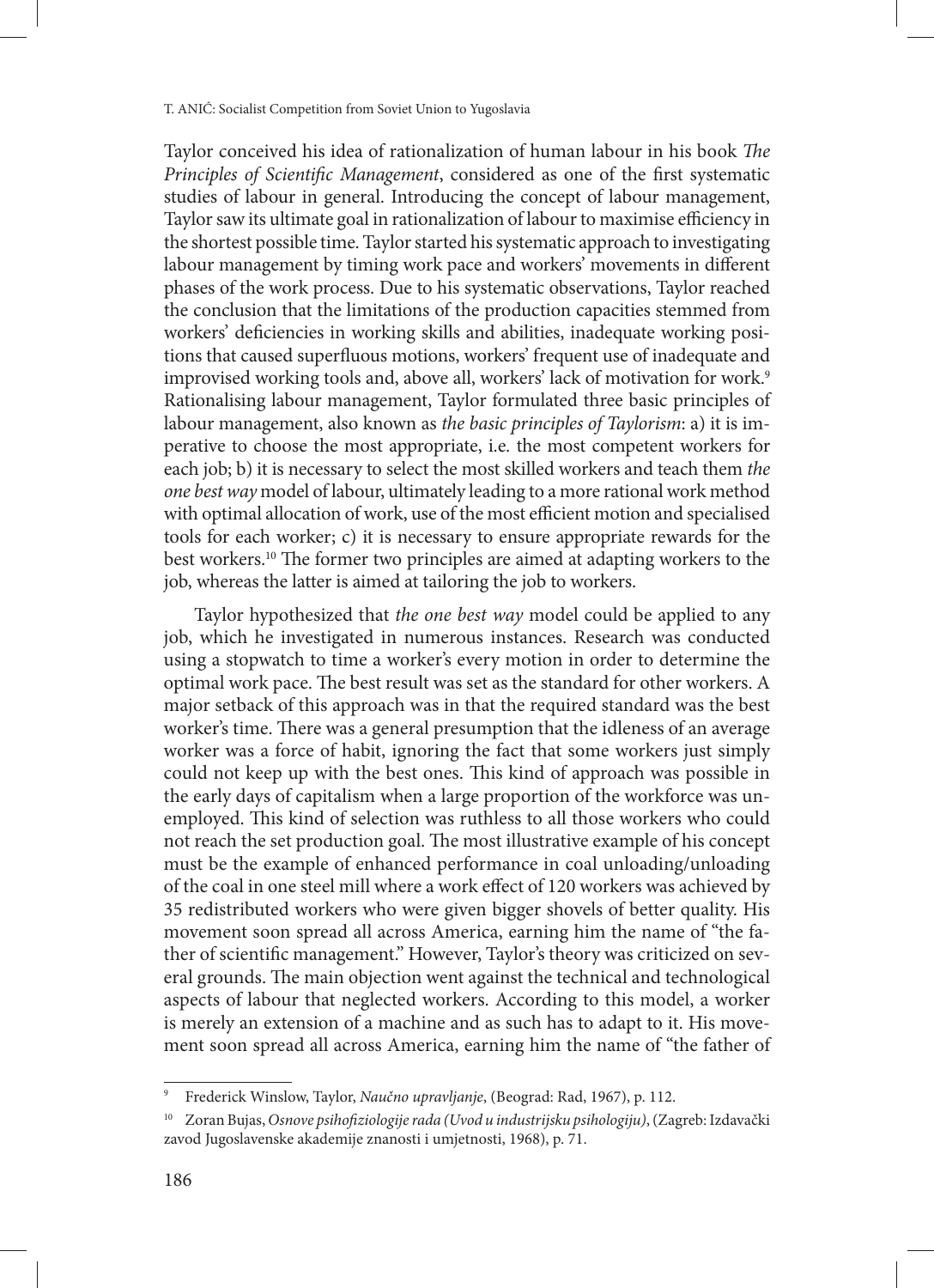scientific management." However, Taylor's theory has been criticized on several grounds. The main objection went against the technical and technological aspects of labour that neglected workers. According to this model, a worker is merely an extension of a machine and as such has to adapt to it. The chief preoccupation of Taylor's theory is increase in productivity. As a result, the social needs of workers have been disregarded. However, what has been most severely criticized is the definition of the required standard in terms of the best result, consequently meaning that only the "work athletes" can achieve it. No consideration for individual differences amongst workers has been precisely what supported arguments against Taylor's model.<sup>11</sup> His call for rationalization that is in line with mechanical engineering perspective only, i.e. only with improving industrial efficiency, consequently disregards psychological and physical characteristics of each worker. Notwithstanding the criticism, the basic principles of Taylorism kept their initial importance, significance in decades that followed, these including promotion of professional selection, promotion of professional training and ergonomics and promotion of systematic rewards for the job done.12 The model that was, ideologically speaking, fundamental for capitalism was taken over by its ideological communist opponents.

# **The Theory of Socialist Competition and the Stakhanovite movement – creation of labour cult in the USSR**

The period that followed the October Revolution saw the establishment of the Soviet state apparatus by the Communist Party of the Soviet Union (the Bolsheviks), the CPSU, relying on unprecedented techniques in the process and placing crucial importance on socialist competition. Firstly, competition was a vital motivational factor resulting in increased productivity of each individual worker, particularly when it came to quantity and quality of tools workers had at their disposal in the first years of the USSR. Secondly, each accomplishment could be used for propaganda purposes and, ultimately, was of great propaganda value to creating an image of success of the regime and the state. Lenin continued to develop what was already an elaborate theoretical concept of state system establishment in his article entitled *How to organize competition?* According to Lenin, with the ascension of the CPSU (the Bolsheviks) to power, for the first time in history socialism allows for employing competition "on a really wide and on a really mass scale, for actually drawing the majority of working people into a field of labour in which they can display their abilities, develop the capacities, and reveal those talents, so abundant among the people whom capitalism crushed, suppressed and strangled in thousands and millions."13

<sup>&</sup>lt;sup>11</sup> Frederick Winslow, Taylor, *Naučno upravljanje*, (Beograd: Rad, 1967), p. 115

<sup>12</sup> Gerl Friderik, Fran Podrbrežnik, Milan Vučo, *Uvod u radne norme*, (Beograd: Komisiona naklada Međunarodne knjižare, 1946), p. 10.

<sup>13</sup> "Socijalističko takmičenje u Sovjetskom Savezu", *Rad*, 25 May 1946, p. 7.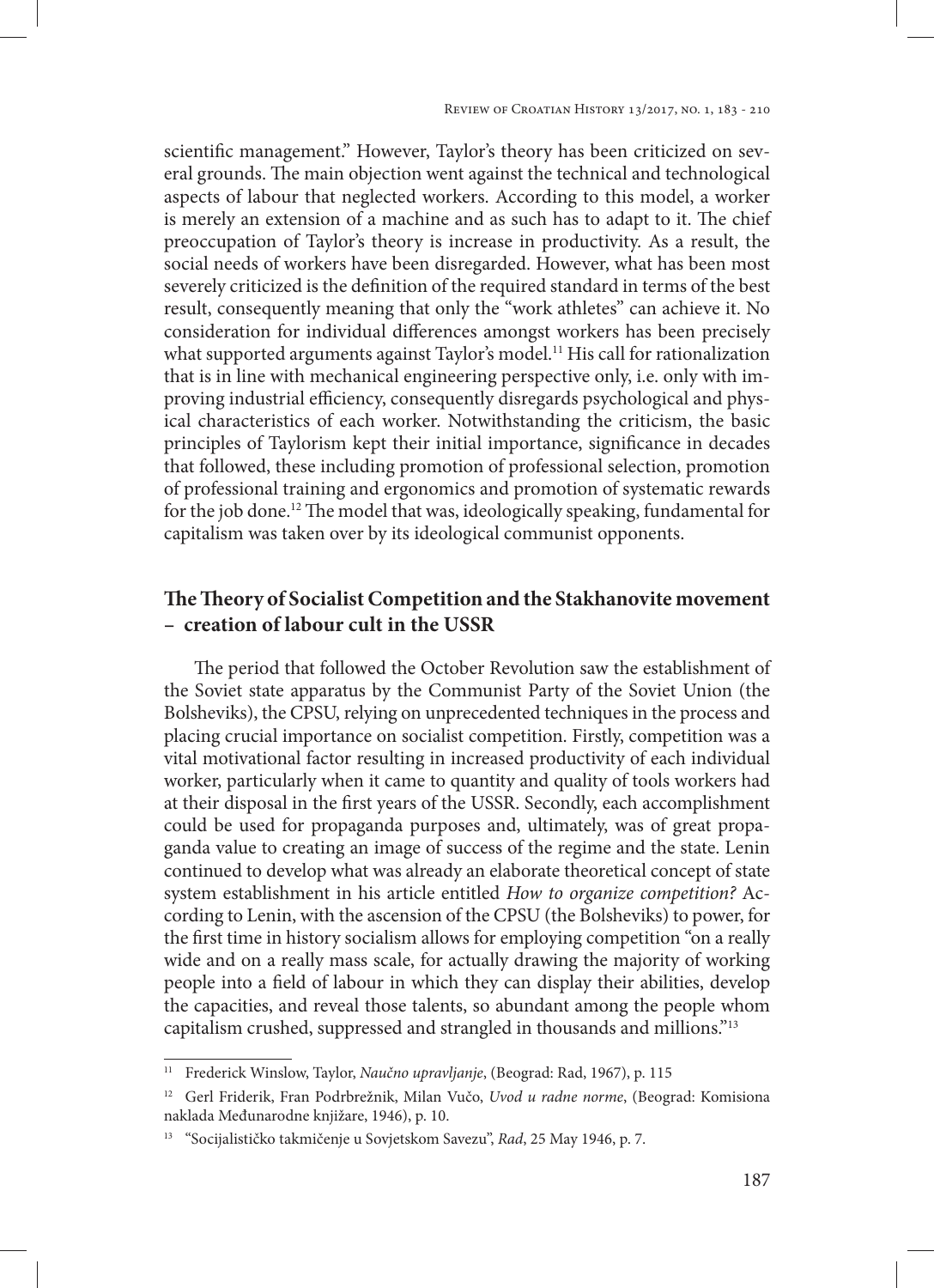In its narrow definition, socialist competition is the movement of "the people" for securing growth in productivity of both individual and collective work, found only in socialist societies. An important feature characterizing socialist competition, as stated by Lenin, is that workers no longer have "the sole aim of 'snatching the biggest possible piece of the pie and clearing out'. All the class-conscious, honest and thinking peasants and working people will take their place in this fight by the side of the advanced workers."<sup>14</sup>

Individual and shared interests of the workforce were to be aligned with socialist competition, which was eventually to result in success of the regime and the state. Similar or almost identical arguments were used to explain general differences between socialism and capitalism. The given era also marked the birth of the famous motto, widely used in communist states ranging from the Baltic to the Adriatic, not just in the Soviet Union: "From each according to his ability, to each according to his contribution."15

During the Russian Civil War in May 1919, Moscow workers undertook their own initiative for unpaid work on weekends, as a contribution towards fighting against the complete economic disorder. Their example was followed by other workers across the USSR, primarily workers from Petrograd (Saint Petersburg). The aforementioned initiative led to the emergence of the communist *subbotniks*, which provided the Soviet propaganda machinery with myriad ideas. The Soviet press reported widely about the huge success of the communist subbotniks which put themselves without reserve at the service of the people and the Soviet state. In his 1919 article entitled *The Grand Initiative*, Lenin assessed the work heroism of the subbotniks, claiming that: "simultaneously with this task, another task comes to the forefront just as inevitably and ever more imperatively as time goes on, namely, the more important task of positive communist construction, the creation of new economic relations, of a new society." <sup>16</sup>

The idea of socialist competition truly took off after the Bolsheviks' establishment of power. During the Soviet reform and industrialization, socialist competition was used as a means to underline the importance of labour enthusiasm in order to incorporate as large a number of people as possible. The basis of competition in districts, towns, regions and republics was to exceed production targets. Socialist competition thus expanded into factories, enterprises, railways, mines and machine facilities who signed contracts about organizing socialist competition within their respective sectors. Stalin was particularly keen on the concept of socialist competition as he claimed that, since the beginnings of the Soviet Union, it had become "a matter of honour, glory, valour, and heroism."17

<sup>14</sup> *Ibidem*.

<sup>15</sup> *Ibidem*.

<sup>&</sup>lt;sup>16</sup> Georgij Nikolaevič Evstaf'ev, O socijalističkom takmičenju, (Zagreb: Naprijed, 1946), p. 49.

<sup>17</sup> "Socijalističko takmičenje u Sovjetskom Savezu", *Rad*, 25 May 1946, p. 7.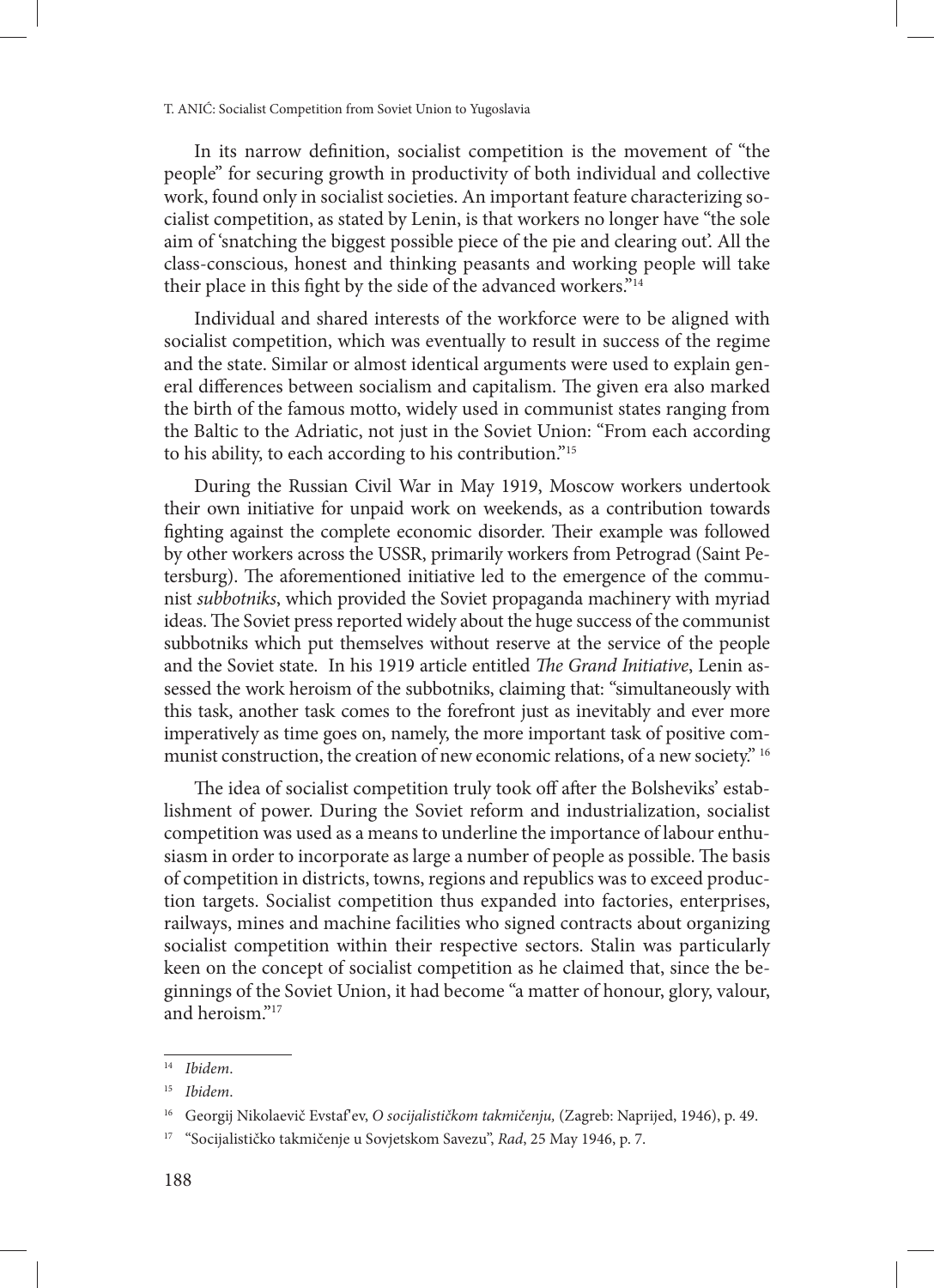In November 1929 Stalin defined socialist competition as "the communist method of building socialism, on the basis of the maximum activity of the vast masses of the working people." 18

Competition was to boost the workforce to the position of economic and cultural initiators and reformers of the state, laying foundation for socialism and providing the basis for further progress.

As stated by Lenin, only the class-abolishing socialism is capable of turning competition into a widespread phenomenon by liberating the "enslaved masses." Lenin also claimed that the transition from capitalism to socialism was much easier when it came to politics than it was when it came to economy, the latter being indispensable to the social organization of a state. The implementation of this concept was possible only by ensuring a great deal of publicity for socialist competition. The press played a central part in this sense. The Soviet Union made use of the press in its initial stages, encouraging newspaper articles about industrial production and everyday economic obstacles fundamental for attainment of industrial targets and ideals. It is for this reason that in April 1918 Lenin wrote: "We must set to work systematically to create a press that will not entertain and fool the people with political sensation and trivialities, but which will submit the questions of everyday economic life to the people's judgement and assist in the serious study of these questions."19

This need to approach competition in a crowd-pleasing fashion originated from the fact that every competition was accompanied by an array of numbers that in turn served as bases for newspaper articles and radio reports in the majority of cases, thus open to diverse interpretation. After the rise to power and the "expropriation of expropriators", Lenin switched from a rich theoretical phase to more practical, social and political action: "Force of example for the first time is able to influence the people." 20

Whatever the manner in which socialism was built, one of the key questions still needed to be answered: how will the population accept socialism? In this respect, the press assumed an important role, both in the USSR and in Yugoslavia. Newspapers controlled by the Party became the "tools of socialist emergence", used to paint the world black and white, the world as a place where profiteers and idlers were juxtaposed with innovators, rationalizers and shock workers. Popularization of heavy manual labour and the heroics of bluecollar workers was used so that the need for arduous work would enter the national consciousness. Self-initiative was often accentuated as an essential and sole prerequisite for building the new society and the regime. Each period that turns the tables does not go without shaking the foundations of a society, as Lenin notes as well: "When a new class comes on to the historical scene as the

<sup>18</sup> Georgij Nikolaevič Evstafʹev, *O socijalističkom takmičenju*, (Zagreb: Naprijed, 1946), p. 136.

<sup>19</sup> *Ibidem*, 136.

<sup>20</sup> *Ibidem*, 39.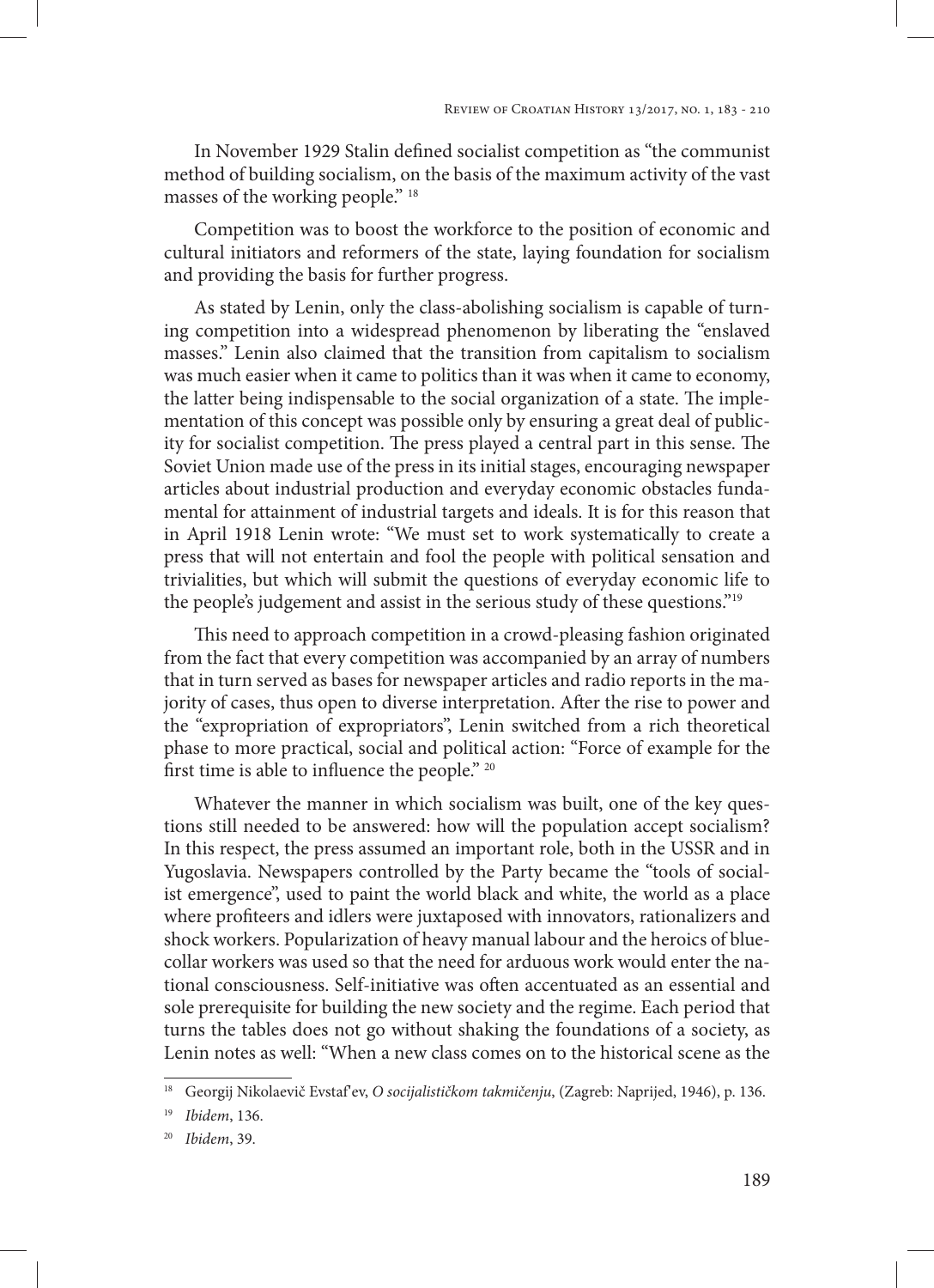leader and guide of society, a period of violent 'rocking', shocks, struggle and storm, on the one hand, and a period of uncertain steps, experiments, wavering, hesitation in regard to the selection of new methods corresponding to new objective circumstances, on the other, are inevitable."21

In comparing capitalism and socialism, Stalin accepted Lenin's ideas on socialist competition. He drew a parallel between competition as the basis of capitalism and competition as the basis of socialism. Thus, according to Stalin, the basic principle of competition is the "defeat and death for some and victory and domination for others," and, he continues, to "destroy the laggards so as to establish your own domination." On the other hand, the basic principle of competition is the "comradely assistance by the foremost to the laggards, so as to achieve an advance of all." The general tenor of competition is that "some work badly, others work well, yet others best of all," thus each group of workers catching up with the next best group in order to ensure progress of all.<sup>22</sup> Establishing a new social and political system is characterized as an introduction of "relations of co-operation and mutual help between people who are free from exploitation."23

The role of competition was to mobilize millions of workers, consequently levelling the quality of all products by spurring unskilled workers to a higher level of work performance. According to some ideologues of communism, capitalism surpasses feudalism in that, with its production, it enables a society to access considerably greater amounts of products. It is for this reason that the reorganization of production and a new approach to labour were emphasized. Lenin claimed that increase in production at any cost was imperative if socialism was to overtake capitalism. Therefore, socialism has to offer a substantial number of products to the society to make it more prosperous. This would ultimately imply the triumph of socialism over capitalism. Lenin believed that, in order to increase production, the capitalist method of wealth accumulation involved competition that effectively suppresses any initiative of the broad masses in order to maintain the existing social status and enrich a small social stratum of privileged people. The basis of a socialist economy should be the initiative of the broad masses. This ideal can be attained only if weaker workers reach the level of the more advanced workers. In socialist theory, labour is held an important social construct and, as such, is a matter of the entire community. The new government thus planned and organized labour in specific industrial segments, first and foremost paying attention to production of products aimed at building the economy, and only then of products aimed at consummation. Some ideologues of socialism were convinced that workers had an interest in steadily increasing overall industrial production and in improving and

<sup>21</sup> *Ibidem*, 40.

<sup>22</sup> *Ibidem*, 137.

<sup>23</sup> Hrvatski državni arhiv (HR-HDA), Savez sindikata Jugoslavije Vijeće Saveza sindikata Hrvatske (SSJ VSSH), *Što je socijalističko takmičenje?*, 1946, box 236.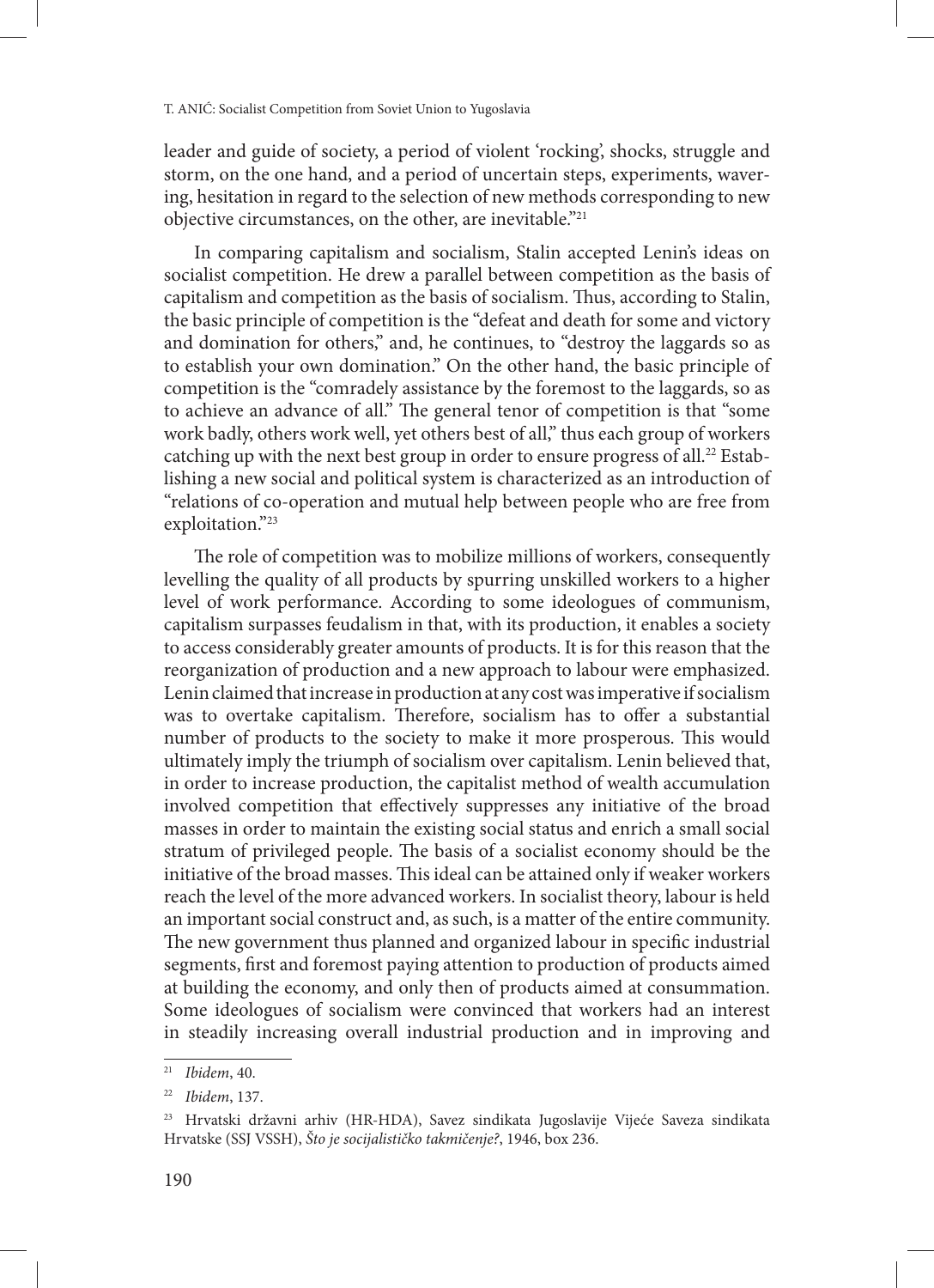speeding up productivity in order to produce everyday necessities. The workforce is therefore materially interested in building the socialist economy, in continuously increasing industrial production and in speeding up the production process. The only means to mobilize people was through socialist competition. Stalin saw socialist competition as "the material source, the productive source, the foundation of socialism – [it] calls for absolute and strict unity of will, which directs the joint labours of hundreds, thousands and tens of thousands of people. The technical, economic and historical necessity of this is obvious, and all those who have thought about socialism have always regarded it as one of the conditions of socialism."24

This understanding of the concept proved as a good paradigm for Yugoslavian communists to copy and to adhere to, especially in the years of ideological idolatry.

Socialist competition grew into an extremely important factor in building the socialist system. Further use of competition, together with the development of tools and machines, is what in 1935 turned into the Stakhanovite movement.

The Stakhanovite movement marked a new stage in the development of socialist competition in that it differed from the original movement primarily in respect of its relation to technical progress and the use of technical innovations in production, and not so much to increase in work intensity. The introduction of pneumatic hammers greatly facilitated coal mining in relation to old hand tools. In addition to using and applying new techniques, another important feature of the Stakhanovite movement was the goal of exceeding earlier technical standards in technology, quality of tools, mechanics and professional standards. Its plan was to change the old views on technical standards and old production plans in order to establish new technical standards in line with contemporary developments in the industry. Stalin believed that, with such a concept, the Stakhanovite movement was meant to carry out a revolution in industry.25 The Soviet propaganda used the aforementioned movement as a means of challenging capitalism, and Stalin was its pioneer who worked out the basis for further use.

In the fall of 1935, Stalin illustrated the way in which socialism should surpass capitalism: "Some people think that Socialism can be consolidated by a certain equalisation of people's material conditions, based on a poor man's standard of living. That is not true. That is a petty-bourgeois conception of Socialism. In point of fact, Socialism can succeed only on the basis of a high productivity of labour, higher than under capitalism, on the basis of an abundance of products and of articles of consumption of all kinds, on the basis of

<sup>24</sup> Ibidem.

<sup>&</sup>lt;sup>25</sup> Georgij Nikolaevič Evstaf'ev, O socijalističkom takmičenju, (Zagreb: Naprijed, 1946), p. 222. – 223.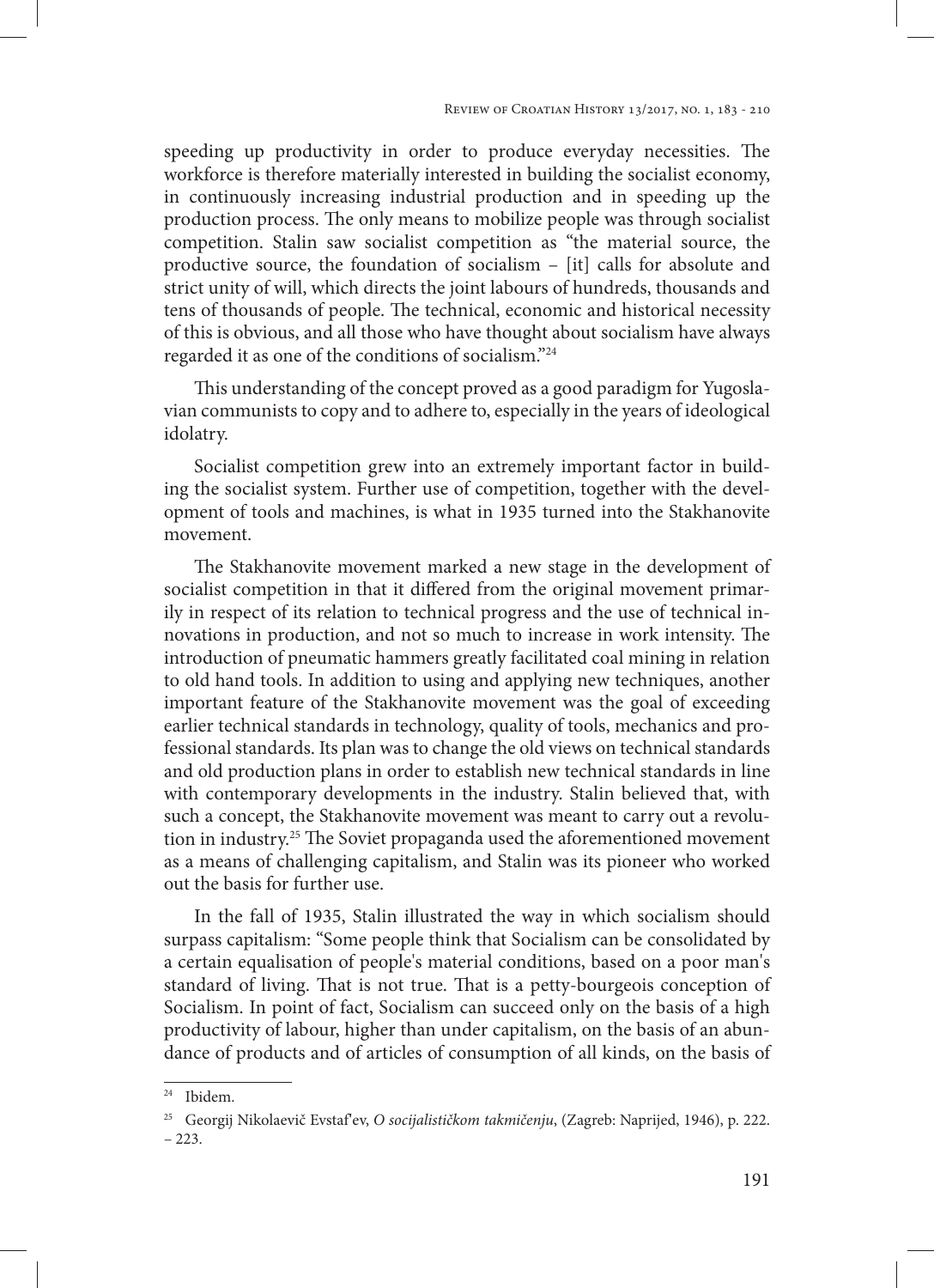a prosperous and cultured life for all members of society."26 To achieve this goal, Stalin claims that socialism must make the Soviet society affluent and "our country must have a productivity of labour which surpasses that of the foremost capitalist countries. Without this we cannot even think of securing an abundance of products and of articles of consumption of all kinds."<sup>27</sup>

The development of the Stakhanovite movement was closely connected with the improvement of material circumstances of the workforce.<sup>28</sup> It is the aforementioned fact that served the glorification of the Soviet system: "If there had been a crisis in our country, if there had been unemployment - that scourge of the working class - if people in our country lived badly, drably, joylessly, we should have had nothing like the Stakhanov movement."29 The success of socialism in the USSR, Stalin continues, stems from the fact that, unlike the capitalist world, it is built on the concession of material goods to the people. The Marxist theory of social order that divides the society into exploiters and the exploited could not attaint the ideal of equal distribution of social goods. However, socialism intended to bridge this gap with its basic principle of proper social distribution: "That is why labour in our country has social significance, and is a matter of honour and glory."30

One of the major priorities of the Soviet system was to create a sense of respect for the average worker and his achievements. In most cases, there was a need for highlighting how the worker was a free citizen, and as such represented a public worker. One's efforts and achievements in the workplace were made not just for oneself, but also for the entire society. Any worker who gave the company more than required could become a hero at work and come under the spotlight for one moment. Socialist competition raised the work standards once or twice, but the development of technical innovations and new tools enabled the rise to a higher stage of competition named after the most famous Soviet work hero: Alexey Stakhanov. In 1935, technical innovations played a major role in improving work standards as they allowed an increase in work standards approximately five to six times. The process of industrialization, plants' modernization, modernization of tools and finding new techniques are just some of the elements which enabled the emergence of the Stakhanovite movement. Notwithstanding these innovations, the main role was carried out by workers who were more or less successful in attaining these standards. The most successful workers were used for propaganda purposes, but often the result of their work was fatigue taking toll on the workers themselves. The

<sup>26</sup> *Ibidem*.

<sup>27</sup> *Ibidem*.

<sup>28</sup> Stephen Kotkin, *Magnetic Mountain: Stalinism as a Civilization*, (Barkley and Los Angeles: University of California Press, 1997), p. 152.

<sup>29</sup> Georgij Nikolaevič Evstafʹev*, O socijalističkom takmičenju,* (Zagreb: Naprijed, 1946)*,* p. 228.

<sup>30</sup> Ibidem, 228. – 229.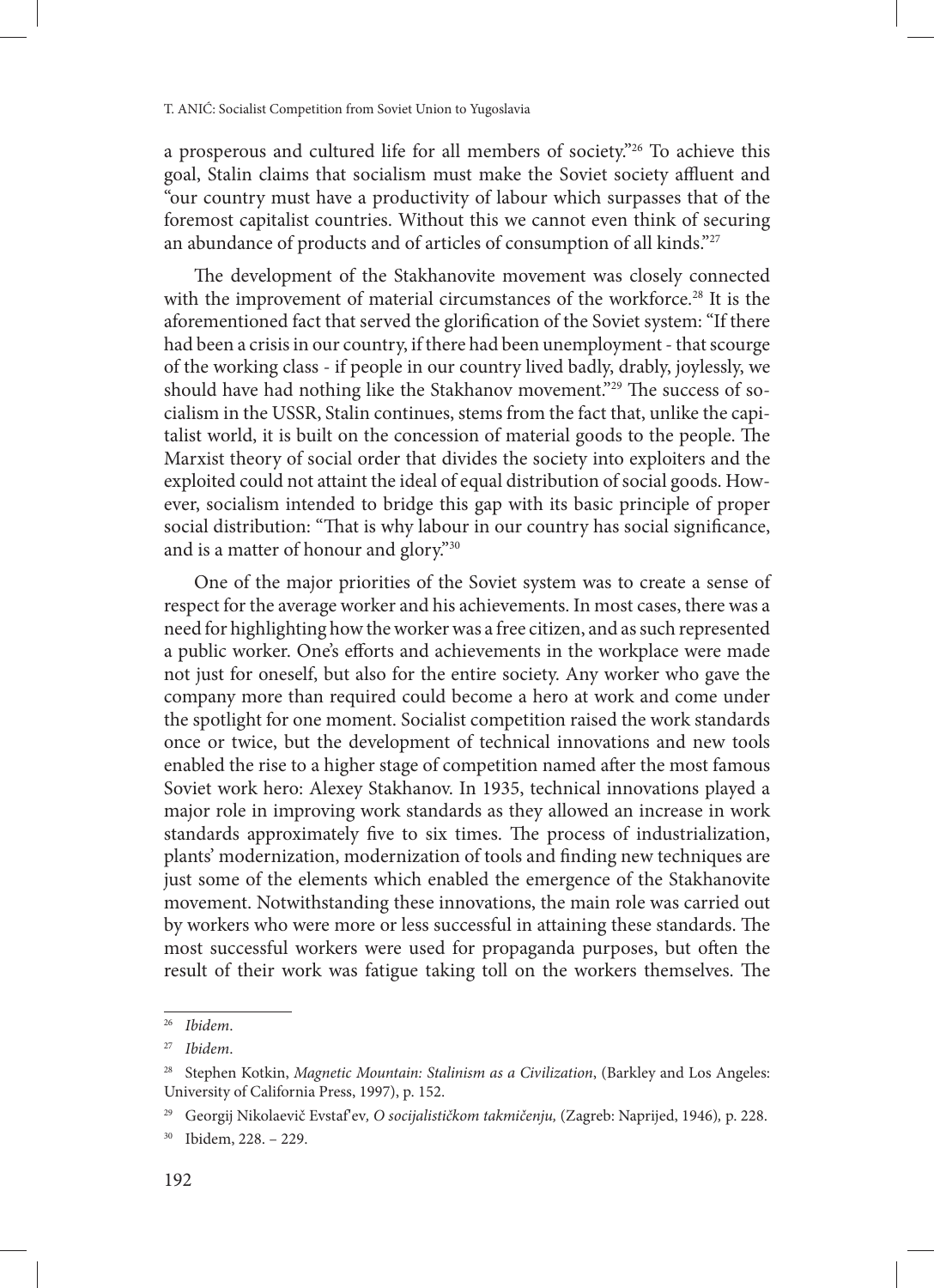Party (CPSU), as the main initiator of construction of new facilities crucial for further industrialization, formed a significant driving force for change in industry by paying close attention to recruiting new staff trained to perform new tasks. One cannot dispel the impression that the Party was the main initiator of the Stakhanovite movement, albeit there have been different theories attempting to explain it.<sup>31</sup>

There are two interpretations of the relationship between Stakhanov's achievement and the phenomenon that brought glory to his name. Many historians emphasize the role of the CPSU (the Bolsheviks) in general acceptance of Stakhanov's methods that were used primarily for application to other industrial branches, resulting in increased production and proving of great propaganda value to the regime.<sup>32</sup> On the other hand, there are reports of several Stalin's explicit claims about the emergence of the Stakhanovite movement: "[it] spread over the whole of our Soviet Union not gradually, but at an unparalleled speed, like a hurricane." Mixing various metaphors, Stalin goes even further with his description of the movement: "And if, in spite of this, the match thrown by Stakhanov and Busygin was sufficient to start a conflagration, that means that the Stakhanov movement is absolutely ripe."33

The aforementioned concept was to be put into action. Even before the emergence of the Stakhanovite movement, the Peoples' Commissar of Soviet Heavy Industry Sergo Ordzhonikidze<sup>34</sup> advocated that the economic department of Pravda find new people among the working class and turn them into heroes. Bearing in mind above all capitalism as the biggest political rival of socialism on a global level, Ordzhonikidze noted that, in capitalist countries, nothing could compare to the popularity of gangster Al Capone, and moved on to claim that, in a socialist country however, heroes of labour had to be praised.35

As already mentioned, the goal of the Stakhanovite movement was to exceed existing standards. The second half of the 1930s saw the rise of a new form of the Stakhanovite movement characterized by the need for every worker to adopt a variety of techniques in the execution of various operations. Intensive advancements and constant promotion of socialist competition and

<sup>31</sup> Lewis H. Siegelbaum, *Stakhanovism and the Politics of Productivity in the USSR, 1935-1941*, (New York: Cambridge University Press, 1988), Francesco Benvenuti, *Fuoco sui sabotatori! Stachanovismo e organizzazione industriale in Urss 1934 – 1938.*, (Roma: Valerio Levi, 1988), Donalad Filtzer, *Soviet Workers and Stalinist Industrailization: the Formation of Modern Soviet Production Relations*, 1928 – 1941, (London: Pluto Prress, 1986)

<sup>32</sup> Alec Nove, *An Economic History of the USSR*, (London: Penguin Books, 1969), 233.

<sup>33</sup> J. V. Staljin, *Pitanja lenjinizma*, (Zagreb: Kultura, 1946), 469-489.

<sup>34</sup> Oleg Khlevniuk, *In Stalin's Shadow: the Career of "Sergo" Ordzhonikidze*, (London and New York: Routledge, 1995)

<sup>35</sup> Lewis H. Siegelbaum, *Stakhanovism and the Politics of Productivity in the USSR, 1935-1941*, (New York: Cambridge University Press, 1988), p. 67.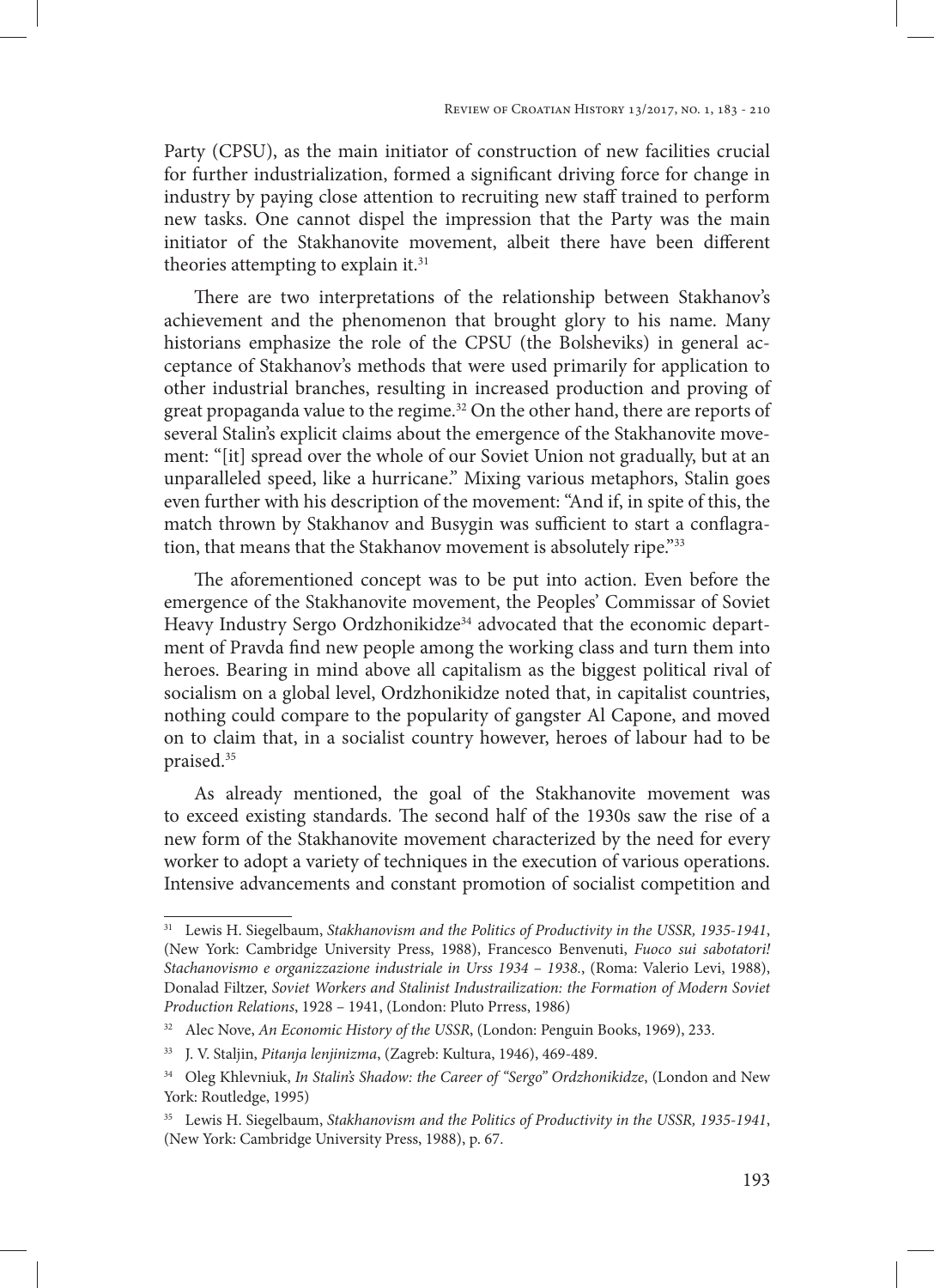the Stakhanovite movement led to systematic discoveries of improved work techniques and an increase in production.

Stakhanovism functioned on the "celebrity for a day" principle and only the most famous and successful Stakhanovite workers, including Alexey Stakhanov himself, would become "immortal", be delegated as deputies of the Supreme Soviet of the USSR, have books written about their experiences and achievements and would attend national holidays celebrations and major anniversaries. In this way, workers would cut ties with the social milieu from which they originated. The basis of Stakhanovism was the praise of workers' achievements celebrated through newspaper articles, radio broadcasts, posters, books and brochures. The motto for all those workers who did not become "the celebrities of labour" was: "Under the old regime, work had been an exhausting, soul-destroying chore; under socialism, it was the thing that filled life with meaning." 36

The closest connection between the Stakhanovites and the political leadership was evident in the Stakhanovites' perception of their leaders, particularly Stalin and Ordzhonikidze, as strict, but at the same time caring fathers. At the celebration of the anniversary of the October Revolution in the Bolshoi Theatre in 1936, Stakhanov saw "our own (…) comrade Stalin" for the first time and said: "I could not take my eyes off [him] and very much wanted to get closer to him." A while later, at the All-Union conference Stakhanov observed that Stalin: "looked down on us with the eyes of a father and teacher." On the other hand, at the commemoration of the third anniversary of his record Stakhanov referred to Stalin as "the father of the Stakhanovite movement" and to Stakhanovites as "Stalin's students."37 In the spring of 1936, Ordzhonikidze invited Busygin to Moscow and greeted him "as a father would lovingly look on his grown up children whom he had not seen for a long time." Less than a year later, Busygin learned of Ordzhonikidze's death and noted that he felt as if his own father had died: "there was no day in my life more bitter than February 19, 1937."38

During the Great Patriotic War from 1941 to 1945, socialist competition took effect in encouraging increase in production and emphasizing patriotism needed in times of war. In May 1942, Kuznetsky Metallurgical Plant *Stalin* extended all workers of ferrous metallurgy an invitation to competition and, given that the invitation came "from above", caused a chain reaction and brought forward workers from other industries, such as planes and tanks production, etc. The CPSU (the Bolsheviks) also had to meet the enormous need for food, both of the army and of the population. Socialist competition played a major

<sup>36</sup> Sheila, Fitzpatrick, *Everyday Stalinism. Ordinary Life in Extraordinary Times: Soviet Russia in the 1930s*, (New York: Oxford University Press, 2000), p. 75.

<sup>37</sup> Lewis H. Siegelbaum, *Stakhanovism and the Politics of Productivity in the USSR, 1935-1941*, (New York: Cambridge University Press, 1988), p. 150.

<sup>38</sup> Ibidem.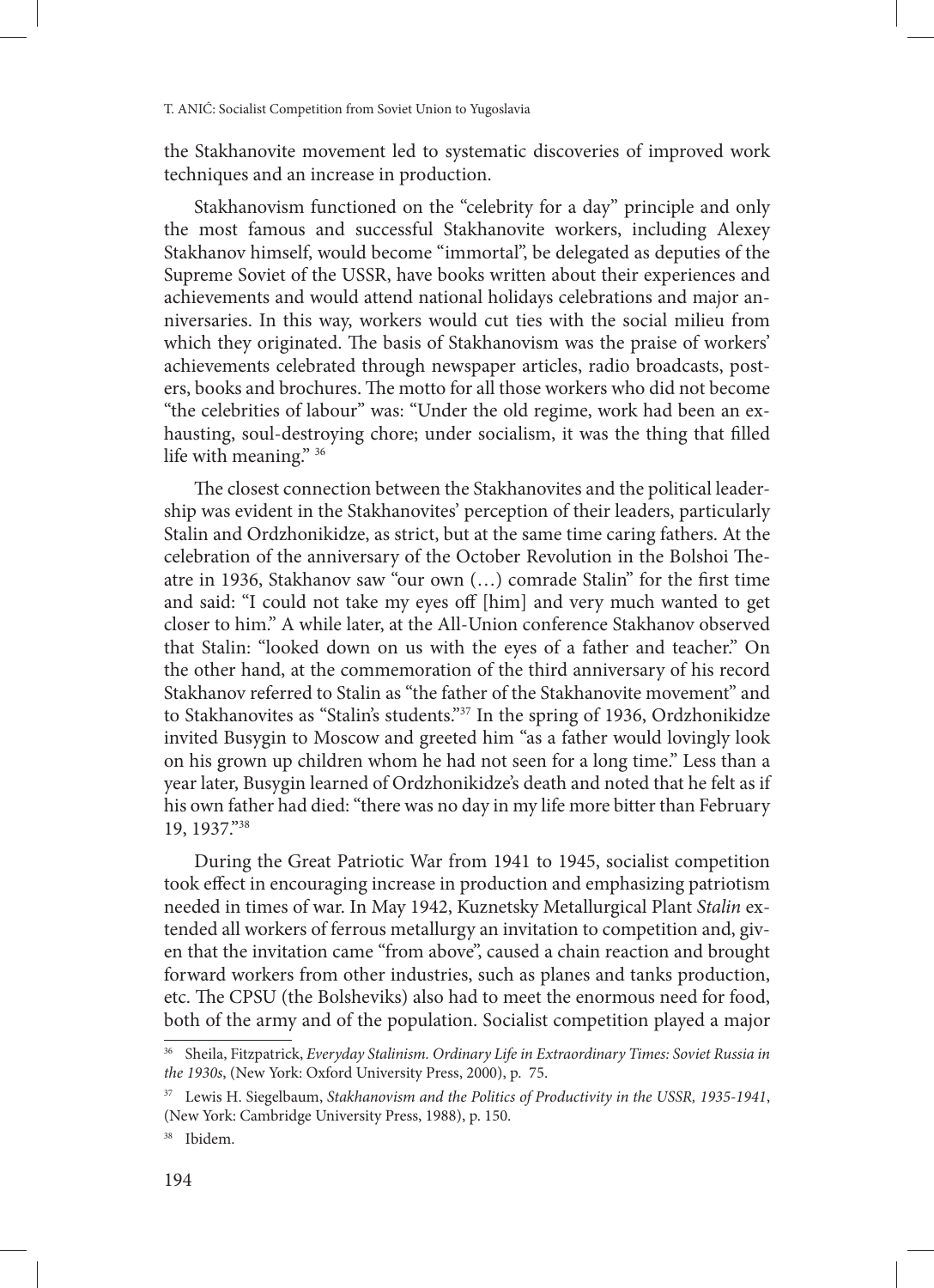role with its organization of competition in production and in gathering food in the country. Due to this form of organization of war production in both the city and the countryside, socialist competition covered almost all parts of the Soviet Union. The main goal was to maximize production with high quality finished products and with reduction in production costs. Socialist competition was of great propaganda value during the war as it was one of the main sources for encouraging people. Newspapers were full of articles about the workers, peasants and the USSR intelligentsia who, by fulfilling their competing commitments, contributed to the collapse of Nazi Germany.<sup>39</sup>

The reward system was based on awarding flags, and after the WWII monetary awards were included as well. competition assumed the character of an anniversary so that competitions were organized for each public holiday in order to give an even greater contribution to building the society.<sup>40</sup>

Whether the Stakhanovites influenced the improvement of and an increase in production is extremely difficult to determine because of the two most obvious reasons: the report on the number of Stakhanovites and the required standards they had to reach in order to become part of the "working elite." Companies sent arbitrary reports on the number of people involved in the movement, thus the numbers are unreliable. Their reported numbers are the most illustrative example. By the end of 1935 and beginning of 1936, there was a huge increase in the number of declared Stakhanovites. At that time in Leningrad, the number of Stakhanovites grew from 12,534 in October 1935 and from 107,313 in January 1936 to the number of 163,076 Stakhanovites in April of the same year. In Moscow, in the twenty-two of the largest industrial companies that number grew as follows: 6 % in November 1935, 18.9% in January 1936, 26.1% in February 1936, 27.7% in March 1936 and 29.7% in April 1936. There are several reasons for this, but the main reason is that the old standards were maintained, notwithstanding new labour techniques and tools in the production process and the transition from manual to machine production. The entire situation was almost paradoxical. In July 1936, a third of the total employees in industrial enterprises in Leningrad were Stakhanovites. After the reform the percentage decreased, but in February 1937 it was still around 25%.<sup>41</sup>

During and after the WWII, in the 1940s, Stakhanovism was a movement for achieving and exceeding the established targets of production unchanged from the time of its emergence. In the forthcoming years, neither Stalin's death couldn't change this practice. In the mid-fifties, the term Stakhanovism was

<sup>39</sup> HR-HDA, SSJ VSSH, Što je socijalističko takmičenje 1946, box 236.

<sup>40</sup> "Socijalističko takmičenje u Sovjetskom Savezu", *Rad*, 25 May 1946, p. 7.

<sup>41</sup> Lewis H. Siegelbaum, *Stakhanovism and the Politics of Productivity in the USSR, 1935-1941*, (New York: Cambridge University Press, 1988), p. 156.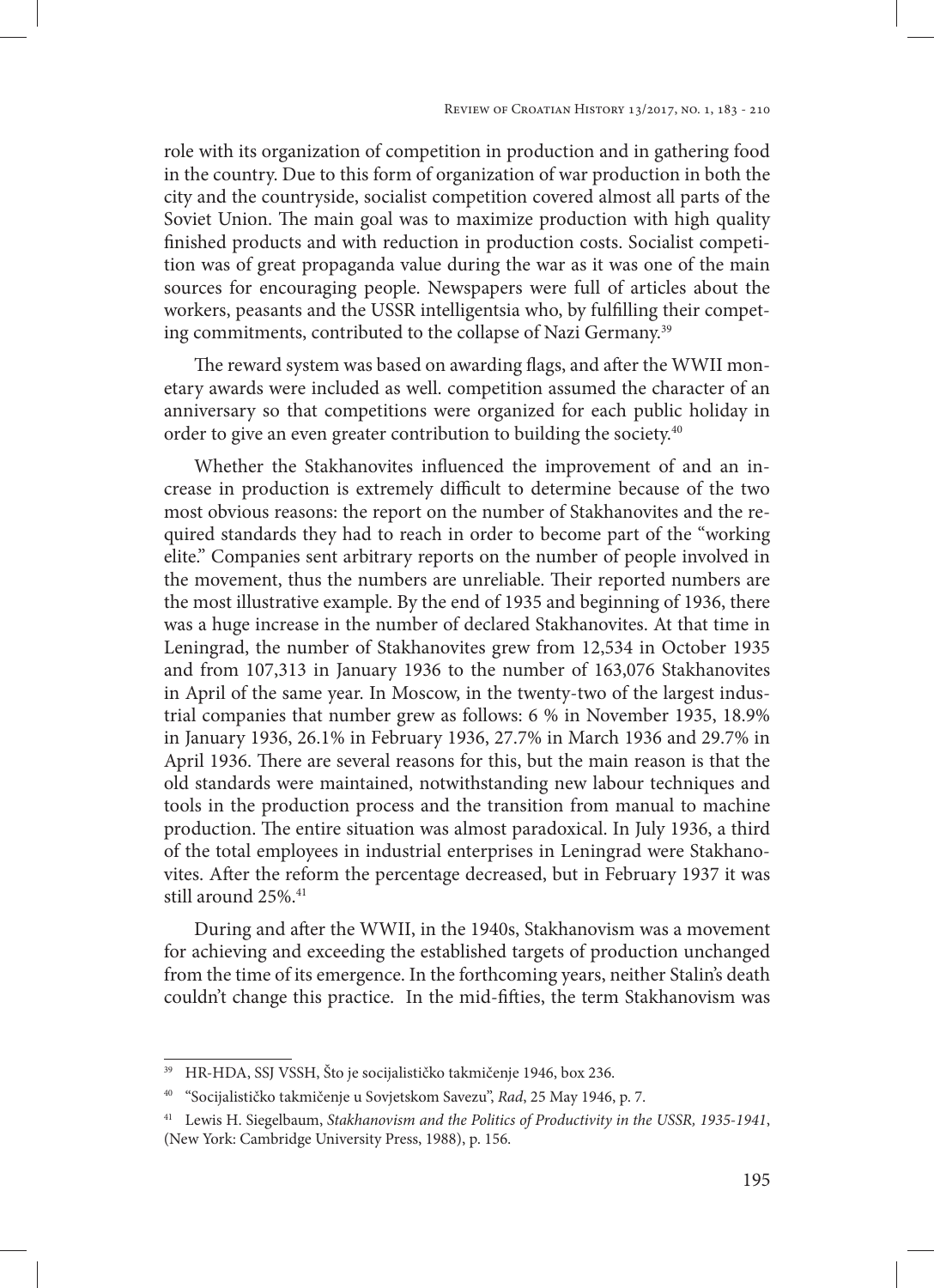replaced with the term *communist attitude toward labour*. 42 This was closely connected to the de-Stalinization policy. More specifically, it went against supporting *the cult of personality* phenomenon, strongly opposed by the official policy of the Soviet Union.

Stakhanovism was used as a means to advertise and preserve the unity of the nation in all phases of the USSR: the pre-war, wartime and post-war. Most industrial achievements cannot be attributed primarily to Stakhanovism. The number and quality of tools and equipment brought about significant advancements in the economy even before September 1935. The effects of Stakhanovism were short-lived. Its relevance started to decline as early as 1936. The reason behind this was the introduction of new work standards.<sup>43</sup> However, it should be mentioned that it was a concept largely devised for propaganda purposes and that its intensity slowly began to fade.

Finally, based on the analysis of the present studies, it can be concluded that the Stakhanovite movement did not produce considerable changes in the USSR's economy. Nevertheless, it was an extremely important element in creating the labour cult. Although it existed long before Stakhanov's achievements in autumn 1935, it began a new trend in terms of media's behaviour towards workers in times when the best workers would become contemporaneous heroes.

Stakhanovism was not just a phenomenon associated with the Soviet Union, it stood for just one of many social novelties, exported elsewhere from its country of origin. The campaign for the popularization of Stakhanovism was an innovation that did not stop at the borders of the Soviet Union. After WWII and during the Soviet domination, Stakhanovism was exported to the countries of Central and Eastern Europe, covering the area from the Baltic to the Adriatic, and bringing along most of the revolutionary methods necessary for switching to communism, especially confiscation, nationalization, collectivization and industrialization. In the Soviet Union and in Central and Eastern Europe, in a campaign organized to promote the adoption of unprecedented manufacturing techniques, socialist competition took the form of a binding contract, while the term Stakhanovism was used for propaganda purposes.<sup>44</sup>

The German Democratic Republic was founded on October 7, 1949. It started with the praise of work heroes from the very beginning of its existence, and immediately made Adolf Hennecke into a hero of the Soviet type, just eight days after its foundation.<sup>45</sup>

<sup>42</sup> *Ibidem*, 306 – 307.

<sup>43</sup> R. W., Davis and Oleg Khlevnyuk, "Stakhanovism and the Soviet Economy", *Europe – Asia Studies*, vol 54, (2002), no. 6: 896. – 898.

<sup>44</sup> Silke Satjukow, "Früher war das eben der Adolf… - Der Arbeitsheld Adolf Hennecke", *Sozialistische Helden – Eine Kulturgeschichte von Propagandafiguren in Osteuropa und der DDR*, ed. Silke Satjukow, Rainer Gries, (Berlin: Ch. Links Verlag, 2002), pp. 115 – 132.

<sup>45</sup> Ibidem.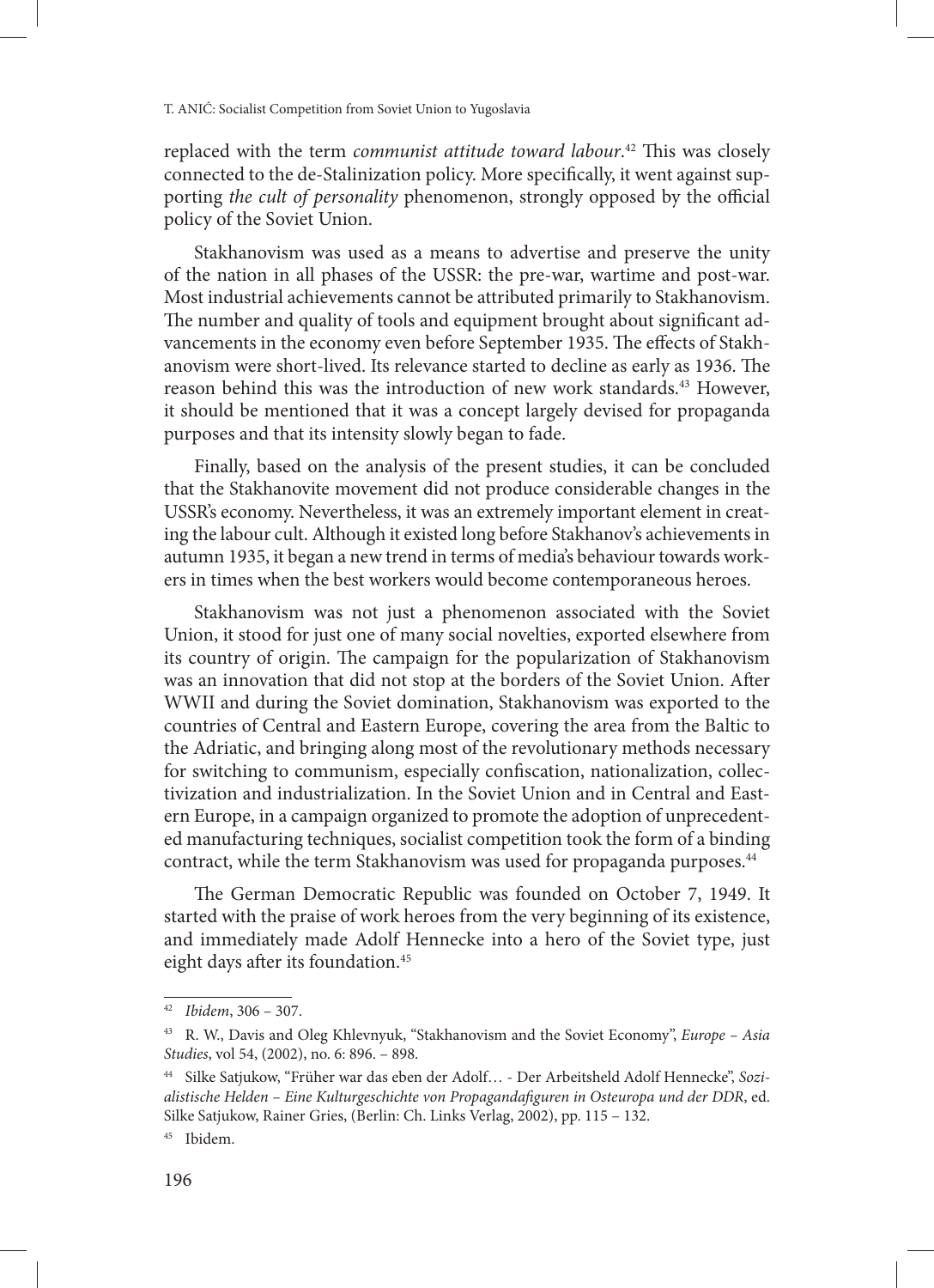In Hungary, the Communists ascended to power in 1948. Only a year later, blacksmith Imre Muszka was hailed as a hero on Stalin's seventieth birthday.<sup>46</sup>

In Poland, the communists came to power in 1947 and immediately began the process of social reorganization.<sup>47</sup> The peculiarity of the Polish case was that, in the initial formative period, praising labour and workers was done through the praise of collectivism, i.e. in the existence of a considerable number of heroes. Some researchers have characterized this phenomenon as the birth of a "pantheon of socialist heroes"<sup>48</sup> that manifested as a strong propaganda tool of expression in all art forms of painting, film, music and litera $t$ ure<sup>49</sup>

The communist ascension to power in Czechoslovakia was carried out in early 1948.<sup>50</sup> As in most countries of the socialist bloc, socialist competition was organized to celebrate Stalin's birthday. Jaroslav Miška, a miner from Ostrava, became their socialist hero.<sup>51</sup>

The first country outside the Soviet Union that began with a radical application of Stalinist methods, including socialist competition, was Tito's Yugoslavia.

# **Communists of Yugoslavia on socialist Competition**

On First Land Union Congress for Croatia which was held in Zagreb from 26 to 28 May 1946, while talking about competition, the president of Unique Trade Unions of Working People of Yugoslavia (JSRNJ) Đuro Salaj accentuated it is impossible to talk about successes gained through the new socialist labour method because the data based on which conclusions could be made were missing. "Main Board (GO) were unable to receive the reports

<sup>46</sup> Sándor Horváth; "Der ungarische Stachanow", *Sozialistische Helden – Eine Kulturgeschichte von Propagandafiguren in Osteuropa und der DDR*, ed. Silke Satjukow, Rainer Gries, (Berlin: Ch. Links Verlag, 2002), pp. 214 – 219.

<sup>47</sup> Andrzej Paczkowski, *Pola stoljeća Poljske:1939-1989.*, (Zagreb: Srednja Europa, 2001.), pp. 121 –168.

<sup>48</sup> Marcin, Zaremba, "Das Heldenpantheon der Volksrepublik Polen", *Sozialistische Helden – Eine Kulturgeschichte von Propagandafiguren in Osteuropa und der DDR*, ed. Silke Satjukow, Rainer Gries, (Berlin: Ch. Links Verlag, 2002), pp. 173 – 182.

<sup>49</sup> Thorsten Smidt, "Über die Geschichte eines Bildmotivs – Der Polonische Arbeitsheld im Spiegel der Kunst", *Sozialistische Helden – Eine Kulturgeschichte von Propagandafiguren in Osteuropa und der DDR*, ed. Silke Satjukow, Rainer Gries, (Berlin: Ch. Links Verlag, 2002), pp. 183 – 192.

<sup>&</sup>lt;sup>50</sup> R. J., Crampton, *Eastern Europe in the Twentieth Century--and After*, (London, New York: Routledge, 1997), pp. 255 -275.

<sup>51</sup> Stefan Zwicker, "Eine Heldentypologie der Tschechoslowakei – Zur Einführung", *Sozialistische Helden – Eine Kulturgeschichte von Propagandafiguren in Osteuropa und der DDR*, ed. Silke Satjukow, Rainer Gries, (Berlin: Ch. Links Verlag, 2002), pp. 244 – 255.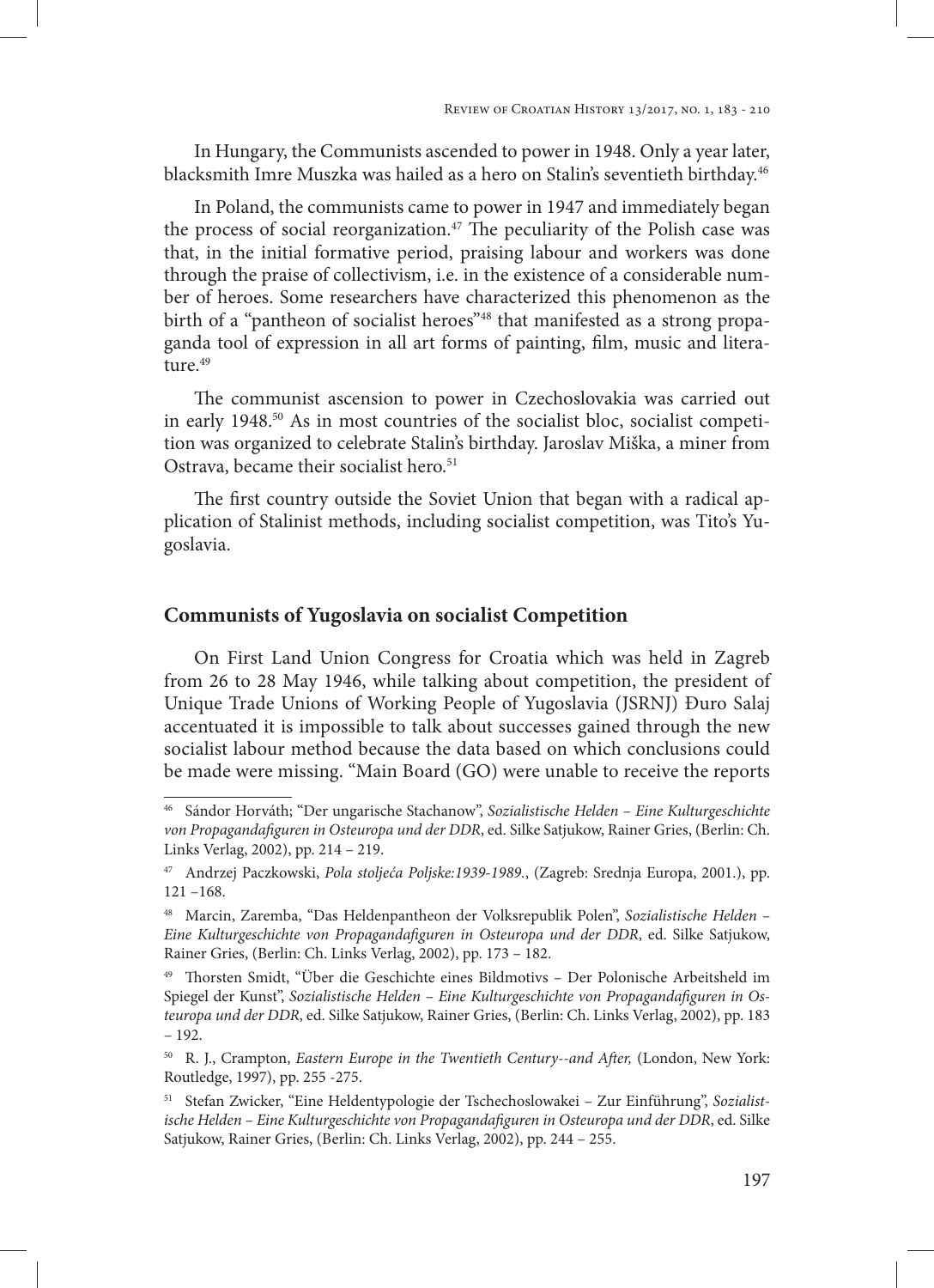on competition results from land boards, and they have not received them from lower union forums." Continuing his address, Salaj said that in spite of all disadvantages the competition will not cease as it needs to be a constant in building a socialist state. According to him only new methods may be revealed "(...) and this would continue until a new society is created in which organization of labour will be unnecessary, because every member of the society will be aware of the fact that a greater contribution to the society means greater gain for each individual."52

At the same congress, in his address titled "Reports on Roles and Tasks of Unique Trade Unions in the New Social Reality of Our State", Marko Belinić, the president of Land Committee JSRNJ for Croatia, (First Land Union Congress for Croatia, held from 26 to 28 May 1946) confirmed that competition plays the main role in the increase of production. At that time, he once again referred to Stalin's theory saying that development of socialism is impossible without the competition. Looking back at previous competitions he pointed out their weaknesses and omissions. The system of competition was primarily based on increased physical and overtime labour of workers which, according to him, threatened workers' health, and which ultimately caused increased production costs. As an example of improper competition, he mentioned Siverić coal mine and Sušak paper mill where some workers had to be hospitalized after spending 12 or 16 hours working. It was therefore necessary to make efficient use of working labour within 8 hours working day, Belinić said.<sup>53</sup>

Highest political hierarchy was not directly involved in the process of organizing the competition. Therefore, we can presume there were no direct mentioning of socialist competition in public speeches and addresses by Boris Kidrič, Edvard Kardelj and Vladimir Bakarić. In numerous speeches by Josip Broz Tito socialist competition is mentioned only twice.

In his address to the workers of Rade Končar company in Zagreb in May 1946, Josip Broz Tito said following:

"I wish that in the very near future you should complete your goals and make good results. What we are now taking about general competition aimed at increase of production, as this is the only way to make our living conditions better. Our industry is now working under different conditions and our workers work under different prospects of future as compared to those before the war."54

<sup>52</sup> "Prvi sindikalni kongres Hrvatske – Govor Đure Salaja: Sindikati i narodna vlast učinit će sve, da poboljšaju životne uslove radnika i namještenika", *Glas rada* May 3, 1946, p. 3.

<sup>53</sup> Zdenko Radelić, "Prvi kongres Jedinstvenih sindikata Hrvatske", *Časopis za suvremenu povijest* 20 (1998) no. 1 – 2: 125.

<sup>54</sup> "Pozdrav radnicima fabrike Rade Končar", Zagreb, May 16, 1946, *Josip Broz Tito, Govori i članci*, (Zagreb: Naprijed, 1959), knj. II, p. 218.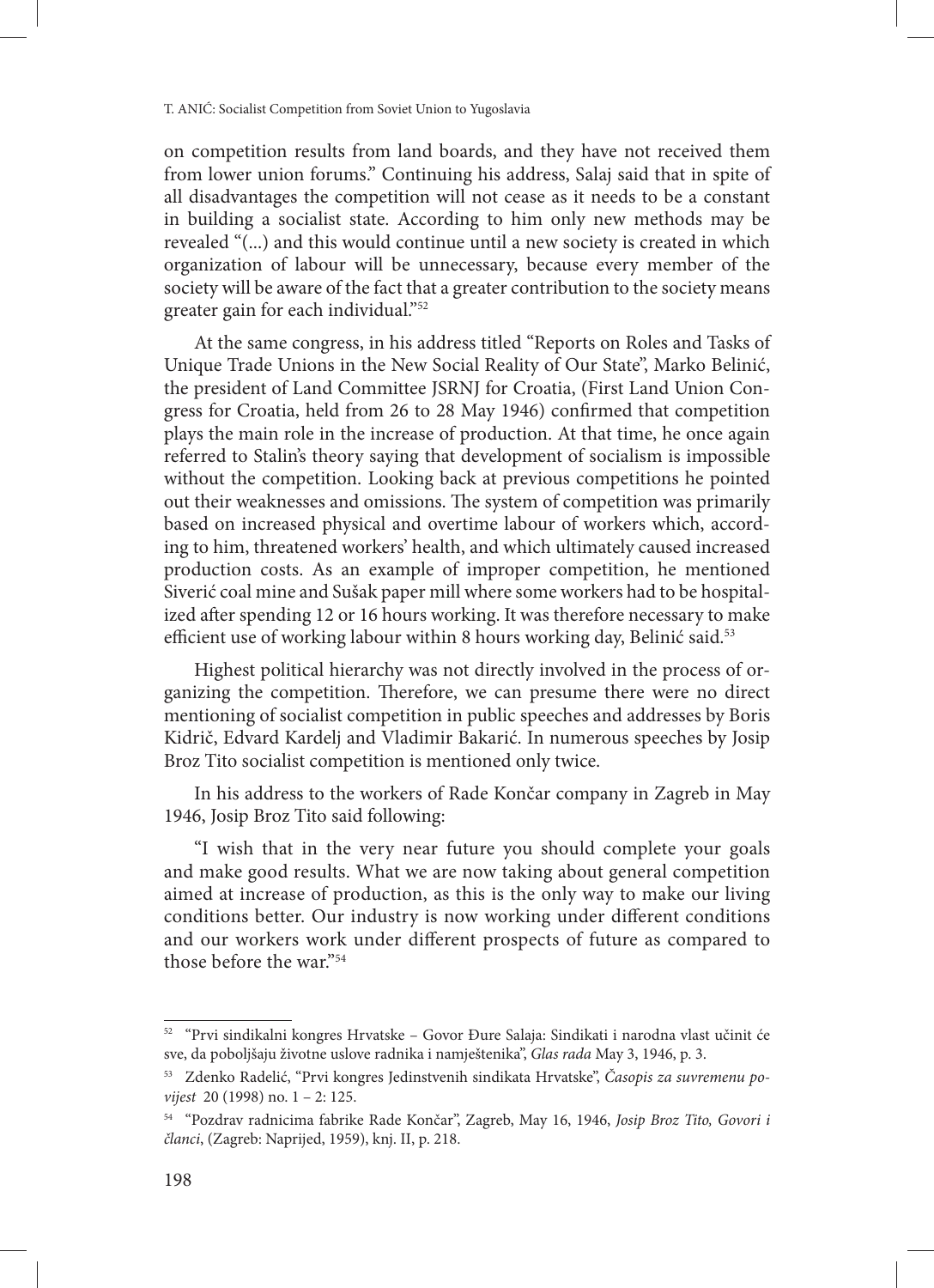Probably most accurate observation on socialist competition Josip Broz Tito made in his speech held for the workers in Skopje in August 1949. Five years after its introduction, highest governmental bodies perceived competition as ineffective method of increasing labour productivity. It was regarded as as a propaganda platform used to glorify working achievements of socialist Yugoslavia which, after failing to yield expected results, failed to afford results that were expected.

"Competition is closely related to shock work and represents a way of collective shock work labour, mass shock working labour. Also, it has a huge importance for our speedy development in completion of Five-Year Plan and building of socialism." According to him, competition was an important method for a faster industrial development. However, he stressed its heavy bureaucratization which in itself negated its point in a way that "(...) it seemed unreal and pointless."55

Socialist competition in Yugoslavia was mostly discussed by union leaders. Theoretically, their discussions were in no way different from theories set by soviet ideologists Lenin and Stalin. Socialist competition therefore represents yet another proof of Yugoslavia copying the soviet model of governmental rule. One of the first definitions of socialist competition was made in January 1947 by Marko Belinić, the president of The Main Board of the Unique Trade Unions of Croatia. While creating the Constitution of NRH, in his discussion Belinić presented the state as the "asset in the hands of the working people." Proof for such thesis he found in the organization of socialist competition. "Through socialist labour competition we set into motion our plan-driven economy, unlike capitalist competition that leads to anarchy and inevitable crisis that hinders a wide scale initiative of working masses."<sup>56</sup> Belinić's definition of socialist competition is almost an exact definition of socialist competition given by Stalin. The only difference is that instead of using the word "Soviet", Belinić used the word "our".

At that same time, while talking about unions' role in increase of production, Drago Gizdić said following on socialist competition: "Thanks to competitive labour and enthusiasm of the working people of Yugoslavia, which means Croatia, too, we are heading forward with an increasing pace towards the better life of our workers in general. Competition is inevitable method for the building of socialism."57

<sup>55</sup> "Iz razgovora sa skopskim udarnicima", Skopje, September 3 1949, *Josip Broz Tito, Govori i članci*, (Zagreb: Naprijed, 1959), knj. IV, Zagreb 1949, p. 234.

<sup>56</sup> "Radnička klasa nije ušla u borbu radi svojih sebičnih interesa. Ne! Njeni interesi bili su interesi cjelokupnog radnog naroda, oni stu to i danas", *Glas rada*, January 24, 1947, p. 2.

<sup>57</sup> "Govor druga Gizdića", *Glas rada*, January 24, 1947, p. 2.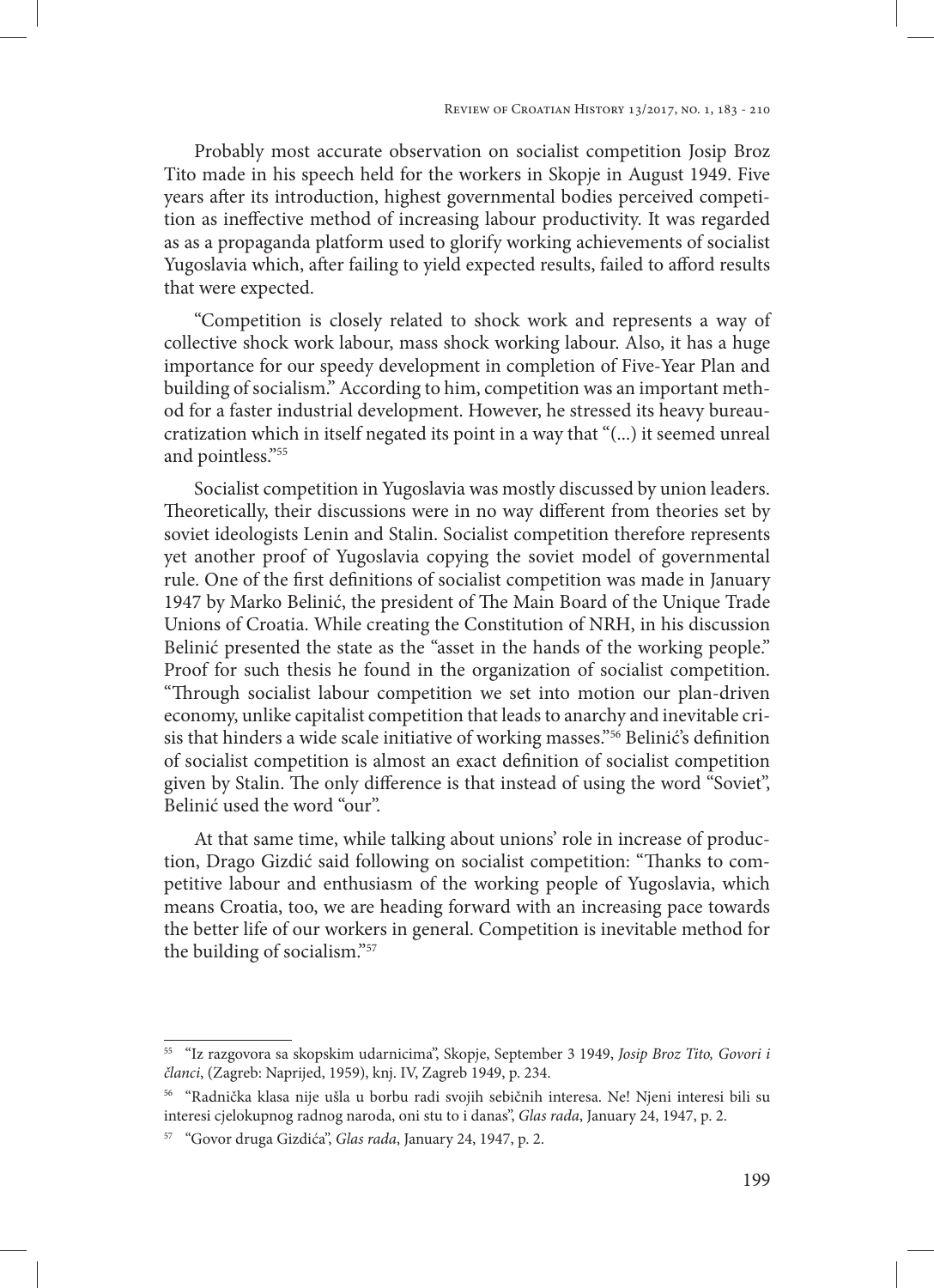### **Socialist competition in Yugoslavia**

Main characteristic of competition in Yugoslavia, as it was in USSR, was insistence on increased production, higher labour quality and lower production costs. Basic elements of socialist competitions were achieved by stronger labour discipline, introduction of working norms, through improvement of labour methods, tools and machinery, and rationalized consumption of resources and production materials. The very point of competition may be reduced to three main elements: firstly, socialist competition aimed at creating a new relationship between the working class and technical intelligence, it was supposed to create a new relationship between workers, and finally it should have created a new attitude of workers towards labour, regardless whether they be engineers, technicians, workers, clerks or any other segment of employees. Socialist competition was supposed to create a new man, with a desire that a worker shaped in such a way should become a mechanism aimed at the improvement of new social relations and new social system. Competition served as a mean to achieve material welfare which was a primary goal of the Communist Party of Yugoslavia (KPJ). The president of the government and General Secretary of the KPJ Josip Broz Tito was very aware of that, as can be seen from his speech held in front of workers from Rade Končar factory in May in Zagreb.

"It is my wish that in a very near future you should complete the set goals, and that you should achieve good results. General competition for the increase of production is now the issue, because it is the only way to improve our living conditions. Our industry now operates under different lookouts for the future as compared to those before the war. Before the war the workers were afraid of increased production because stockpiling meant unemployment. You do not have to make such fears. We need large production to build our country. Even later we should continuously increase our production and develop our industry, so there should be no fear of unemployment regardless of who large the production may be."58

Forcing of labour enthusiasm through maximum personal engagement was a constant in years after the war, and Josip Broz Tito mentioned this in his numerous speeches including the one he gave in Novi Sad in January 1946.

"Our country is still unable to provide our workers with everything they need. Many times so far we said we need to create preconditions for a better life of workers, their greater welfare. We are now in the process of creation of such preconditions and the workers are aware of it. The point here is a need to equip our factories regardless of how many working hours that takes, so that we may produce more and cheaper means of livelihood, regardless even of how high the salaries may be. Sacrifices and production enthusiasm of our workers are a

<sup>58</sup> "Pozdrav radnicima fabrike Rade Končar", *Borba*, May 18, 1946, p. 2.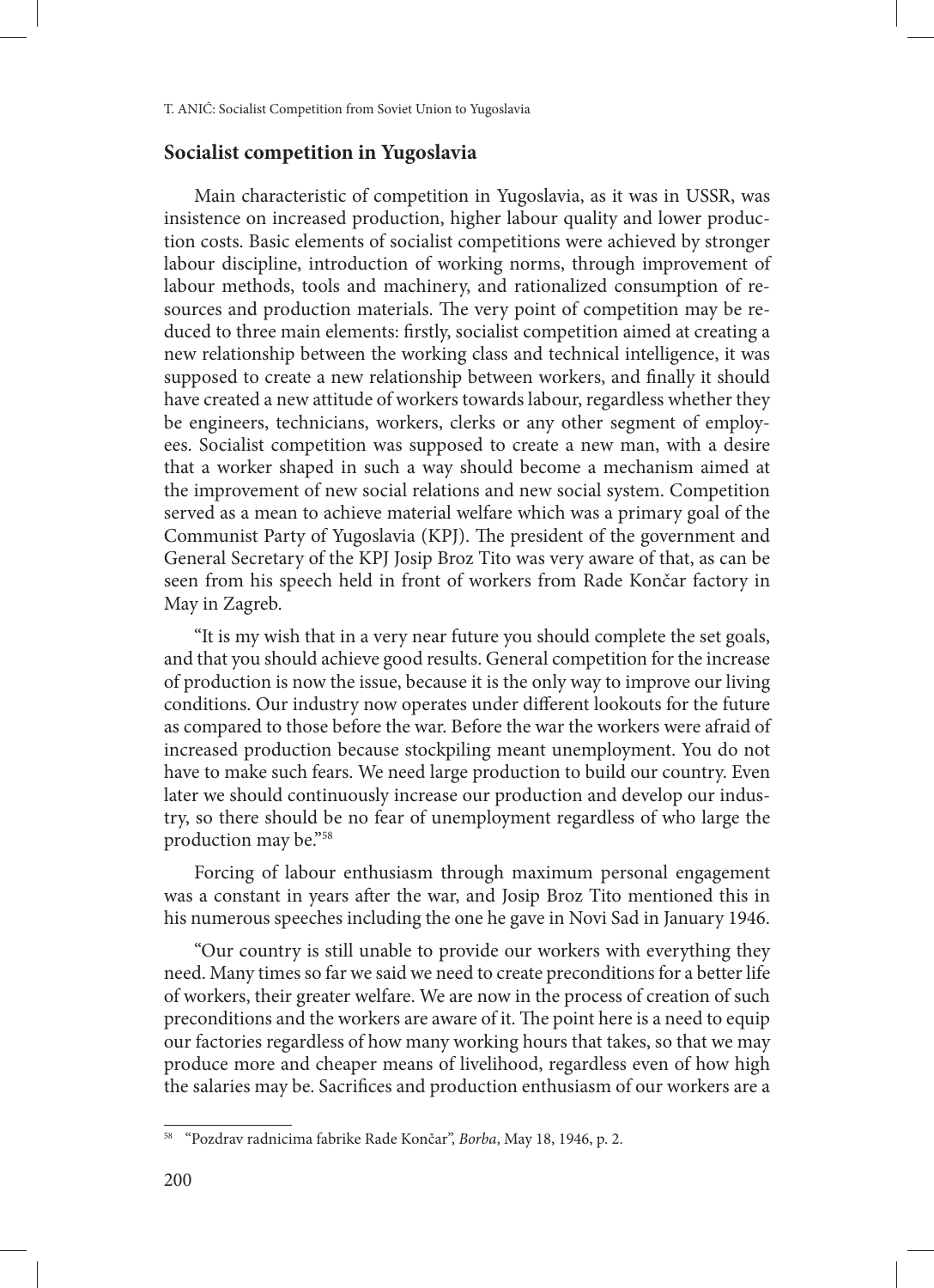guarantee that our Yugoslavia will very soon become a prosperous country for workers, farmers and national intelligence, a country where everyone will live a life worthy of a human."59

This goal served to promote an entire plan to build socialism, among other things it promoted nationalization of private property. By referring to the omissions of former "reactionary cliques", the Third Plenum of The Main Board of the Unique Trade Unions of Yugoslavia (JSJ) held in June 1946 stated as follows: "Fields, forests, ores, factories, banks, means of transportation and all other important means of production should become a national property, so as to serve the people."60

Economic policy of Yugoslavia after WWII was displayed as diametrically opposite to economic policy advocated in the Kingdom of Yugoslavia. Reconstruction and labour chiefly embraced mass organizations such as JSRNJ followed by Antifascist Front of Women (AFŽ), League of Communist Youth of Yugoslavia (SKOJ) and Peoples Front (NF). Main goal set by The Unique Trade Unions of the Working People of Yugoslavia was ultimate assistance to the government and all its activities during reconstruction, development and production improvement. According to the plans set by the unions, these three elements belonging to a new system of social values were achievable exclusively through organization of socialist competition among the workers and the employees. Through increased working norm the competition was supposed to increase economic accumulation, creating thus basic prerequisites for the procurement and utilization of better technical equipment and production methods that were supposed to replace manual labour and provide a technically more proficient labour hat, at that time, enabled a five times higher productivity. Finally, socialist competition had to create technical production conditions where production of goods was achievable with a relatively low labour input.<sup>61</sup>

With USSR as a role model, competition had a significantly important role. Many times, it was described as the "ultimate task in bringing change to our economy".<sup>62</sup> Socialist competition hence became "one of the main rules of socialist development, and a mean that moves and provides a gigantic power of a complex efforts coming from millions of labourers."63 It was perceived as a "lever" that helps the "labouring force" make a shift in economy and culture

<sup>59</sup> "Ostvarimo što hitnije preduslove boljeg života, govor prilikom otvaranja mosta u Novom Sadu", *Borba*, January 21, 1946, p. 2.

<sup>60</sup> "Kroz takmičenje stvaramo nove ljude koji će stalno razvijati naše nove društvene odnose", *Rad*, July 12, 1946, p. 2.

<sup>61</sup> "Kroz takmičenje stvaramo nove ljude koji će stalno razvijati naše nove društvene odnose", *Rad*, July 12, 1946, p. 2.

<sup>62</sup> HR-HDA, SSJ VSSH, f. 1286, Odjeljenje za takmičenje i plaće 1949. Referat Kako prići novim metodama rada za visoku produktivnost u našim poduzećima! box 250

<sup>63</sup> Ibidem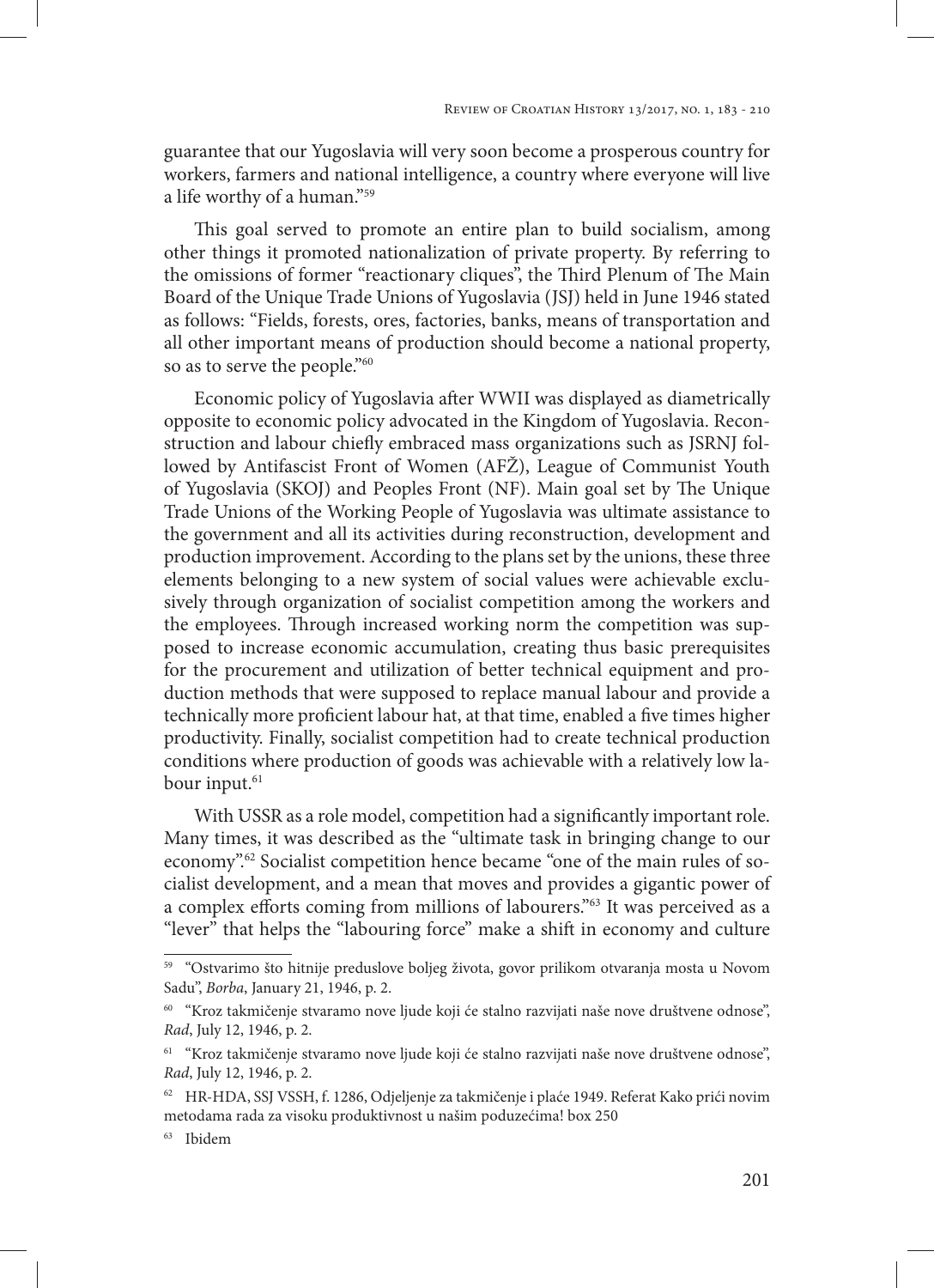based on socialism. As a method, competition started to be used even during the war on the territories controlled by the Partisans (while collecting food). After the war, all parts of Yugoslavia, including Croatia, commenced with intensive preparations for the overall competition in order to create conditions needed for the shift towards creation of a planned socialist economy as soon as possible. The main goal was socialism, while competition acted as an important method of planned economy. Even though in its organizational sense the competition was entrusted to the unions, glorification of Communist party. Two years after the WWII were spent in a frantic race to provide basic prerequisites for the shift towards the planned economy. An omnipresent problem of famine, speculations and black market had to be overcome or brought to a minimum, in order for the country devastated by war and former underdevelopment may finally start to grow.

Introduction of working methods in accordance with the Soviet pattern was headed towards the creation of the cult of the labour. Labour was destined to become a unit according to which a person's standpoint towards the country, then company and ultimately his family could be measured. Divergence with set criteria was considered a subversive activity "bordering with hostile action".64 Competition, rationalization and innovations became elements of stronger connections of workers with the state and new order. Attitude towards labour conceived in such a way was an expression of communist government's desire to proceed with swift development of a socialist type state, but such attitude was only possible in large scale industrial companies. In smaller companies where labour distribution was non-existent such attitude was less if at all applicable.

In years, immediately after the war the government strictly monitored the realization of set goals. Due to numerous aggravating circumstances (e.g. lack of workers, inadequate amount of machinery and/or materials), JSRNJ as an enforcer of such policy was unable to become an efficient organization as anticipated by the Party. Union saw its main role as an organization intended to prepare the workers based on educational, ideological and organizational plan. In his New Year speech, the president of the government and General Secretary of the KPJ Josip Broz Tito joined in the call for working achievements:

 "In 1946 we need to further expand working and creative enthusiasm. By investing maximum efforts and voluntary labour we were able to achieve miracles in constructing our country. This enthusiasm and volunteering must not weaken in this year, on the contrary it must strengthen."65

Zdenko Radelić, "Jedinstveni sindikati Hrvatske (1944.-1948.)", (Master thesis, Zagreb, 1988), p. 134.

<sup>65</sup> "Učinimo sve da 1946. godina bude godina velikih pobjeda u obnovi naše zemlje", *Glas rada*, January 1, 1946, p. 1.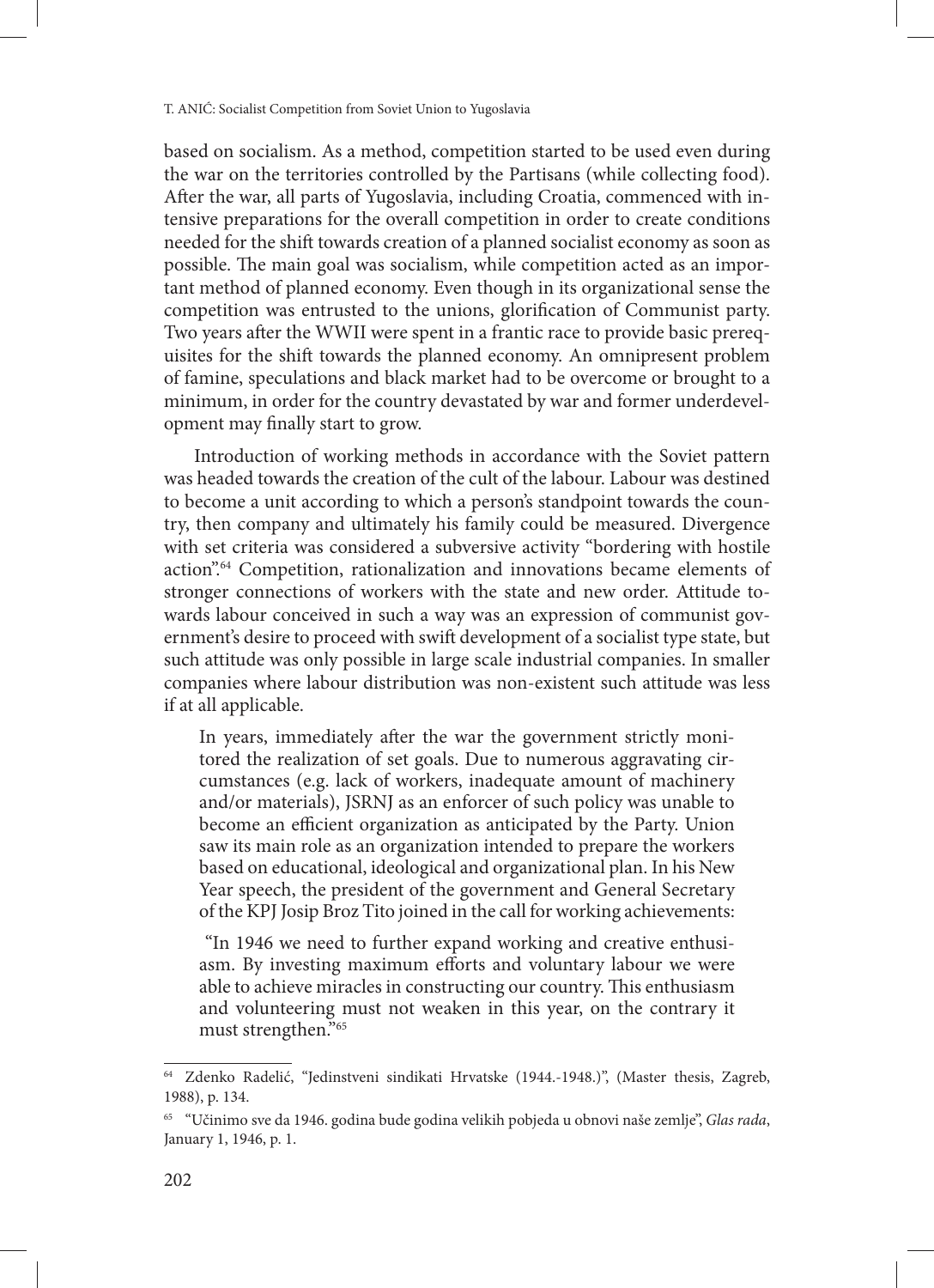Mobilisation of the working force was intensively executed through all daily, weekly and monthly newspaper, radio and posters. The Union hence assumed the role of an instigator regarding competition and shock work, with an ultimate purpose to increase production which would consequently increase the standard of "the working class and entire nation".66

Measures for increase of working discipline and labour productivity were particularly important, while union organization represented an important and supporting element of the state. Considering this problem, it must be said that increase of labour productivity was based on the mentioned Taylor's model. Even though he was a founder of increased capitalist productivity and an originator of scientific work process management, he was an unavoidable element in creation of a socialist Yugoslavia.

# **Working Norms as a Presumption of Competition**

Organization of socialist competition was impossible without the establishment of working norms. Even though the entire concept of scientific work process organization was applied in an early phase of capitalism, Taylor's principles presented a beneficial foundation for the construction of socialist Yugoslavia. Yugoslav theorists of working norms justified the utilization of Taylor's system by saying that "they were misused by his contemporaries and their followers in capitalist economy."67

The term of scientific organization of work process was forged during the early capitalist phase, following the explanation that author's original idea was misused and has hence became acceptable to Yugoslav communists. According to the authors of the book "Uvod u radne norme" (Introduction to Working Norms), conditions after WWII in Yugoslavia facilitated the achievement of Taylor's original idea, and they were hence acceptable for realization. Since Soviet economy, too, had in part its foundations on the said theoretical premises, the explanation was that their use in socialism should result in much greater production because "this new and more sophisticated form of labour organization will provide society with more produce, hence making the society richer than that of capitalist system."68

Even after the WWII working norms, as a basis for labour efficiency, were used as a foundation for every further organization of work. The main idea was

<sup>66</sup> "Razvijmo inicijativu i požrtvovnost na svim poljima našeg djelovanja", *Naprijed*, January 11, 1946, p. 1.

<sup>67</sup> Gerl Friderik, Fran Podrbrežnik, Milan Vučo, *Uvod u radne norme*, (Beograd: Komisiona naklada Međunarodne knjižare, 1946), p. 6.

<sup>68</sup> *Ibidem*, 7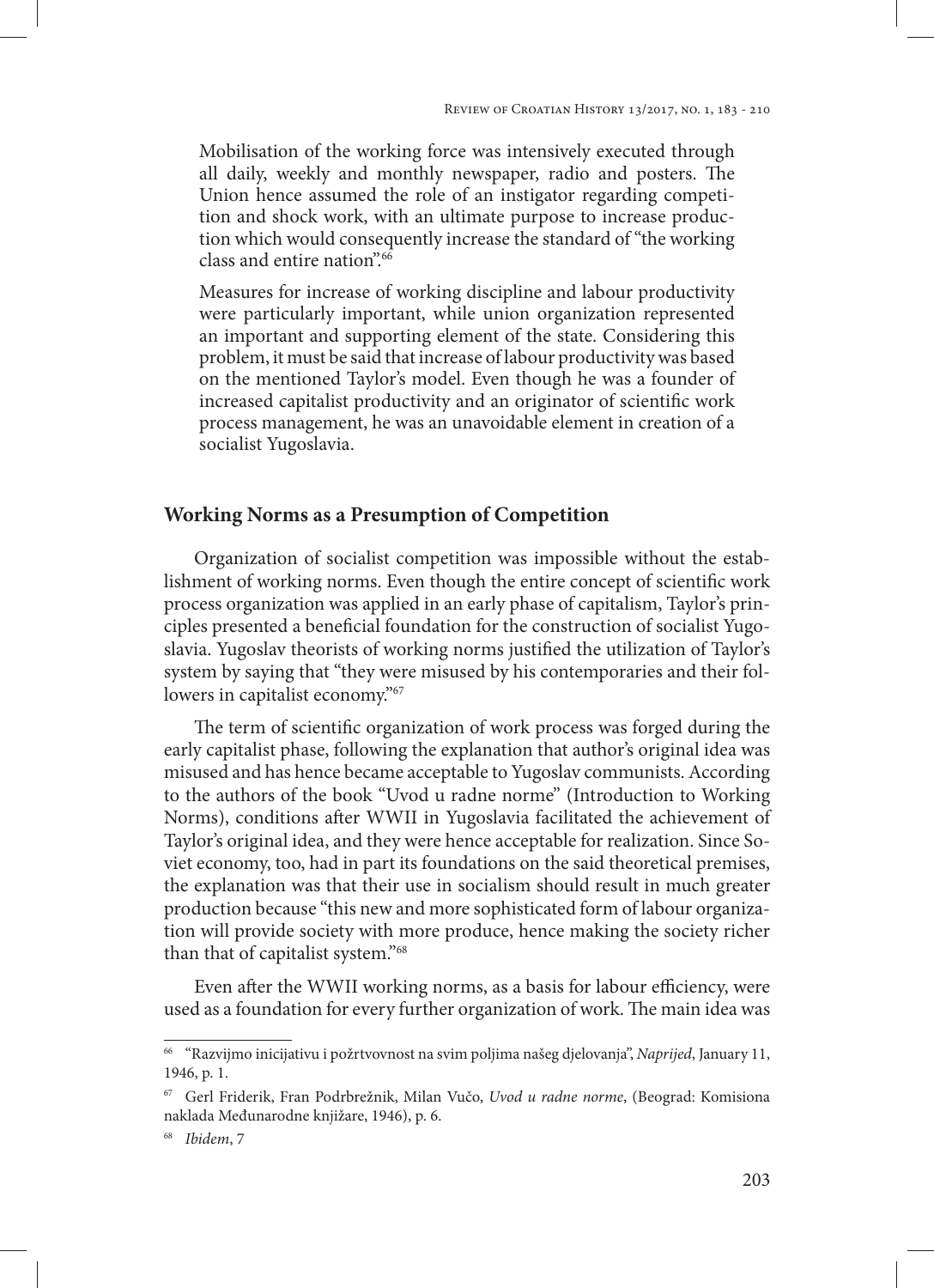that well-organized norms as well as proper remuneration of workers could successfully contribute to a well-organized socialist competition, which would result in increased productivity and lower prices of final products. All these elements influenced the speed and scale of post-war reconstruction. It was believed that a failure to properly set working norms would "cause failure of the working class in their endeavour to rebuild and reconstruct the country, causing the results to be different of those set by the enthusiasm of the working masses and set goals".69

The circular of the Federal Ministry of Industry headed by Andrija Hebrang in July 1945 ordered all industrial companies to immediately start setting up norms according to the The Basics of Norms from 1939. The problem was that most of the companies rigidly adhered to the said rules, failing to take into consideration the current circumstances and production capabilities. Therefore, the Third Plenum GO JSRNJ held in June 1946 stated that working norms set in 1939 "should only be used as an orientation when setting the current, valid norms."70 Working norms were set by company boards in cooperation with technical staff and union organizations. After their decision, the companies formed a commission comprised management representatives, engineering management, worker commissioners, shock workers and company's union representatives to set up and control the norms. The circular of the Federal Ministry of Industry headed by Andrija Hebrang in July 1945 ordered all industrial companies to immediately start setting up norms according to the The Basis of Norms from 1939. The problem was that most of the companies rigidly adhered to the said rules, failing to take into consideration the current circumstances and production capabilities. Therefore, the Third Plenum GO JSRNJ held in June 1946 stated that working norms set in 1939 "should only be used as an orientation when setting the current, valid norms." Working norms were set by company boards in cooperation with technical staff and union organizations. After their decision, the companies formed a commission comprised management representatives, engineering management, worker commissioners, shock workers and company's union representatives to set up and control the norms. Norms were conditioned by: quality of resources and consumables, degree of equipment development, technical utensils and tools at company's disposal, degree of their tear, overall condition of technological processes and production organization. But after all, the most important factor was workers' motivation in production processes. Due to its complexity, the setting of the norms required specially trained estimators or quota workers. In larger companies this complexity required particularly thoughtful approach, so the issue of norms was delegated to specially formed commissions comprised of quota worker, representative of company's union, and one of company's managers. Commission members were: a) president, b)

<sup>69</sup> *Ibidem*, 7.

<sup>70</sup> "Proizvodne norme u takmičenju", *Rad*, July 22, 1946, 4.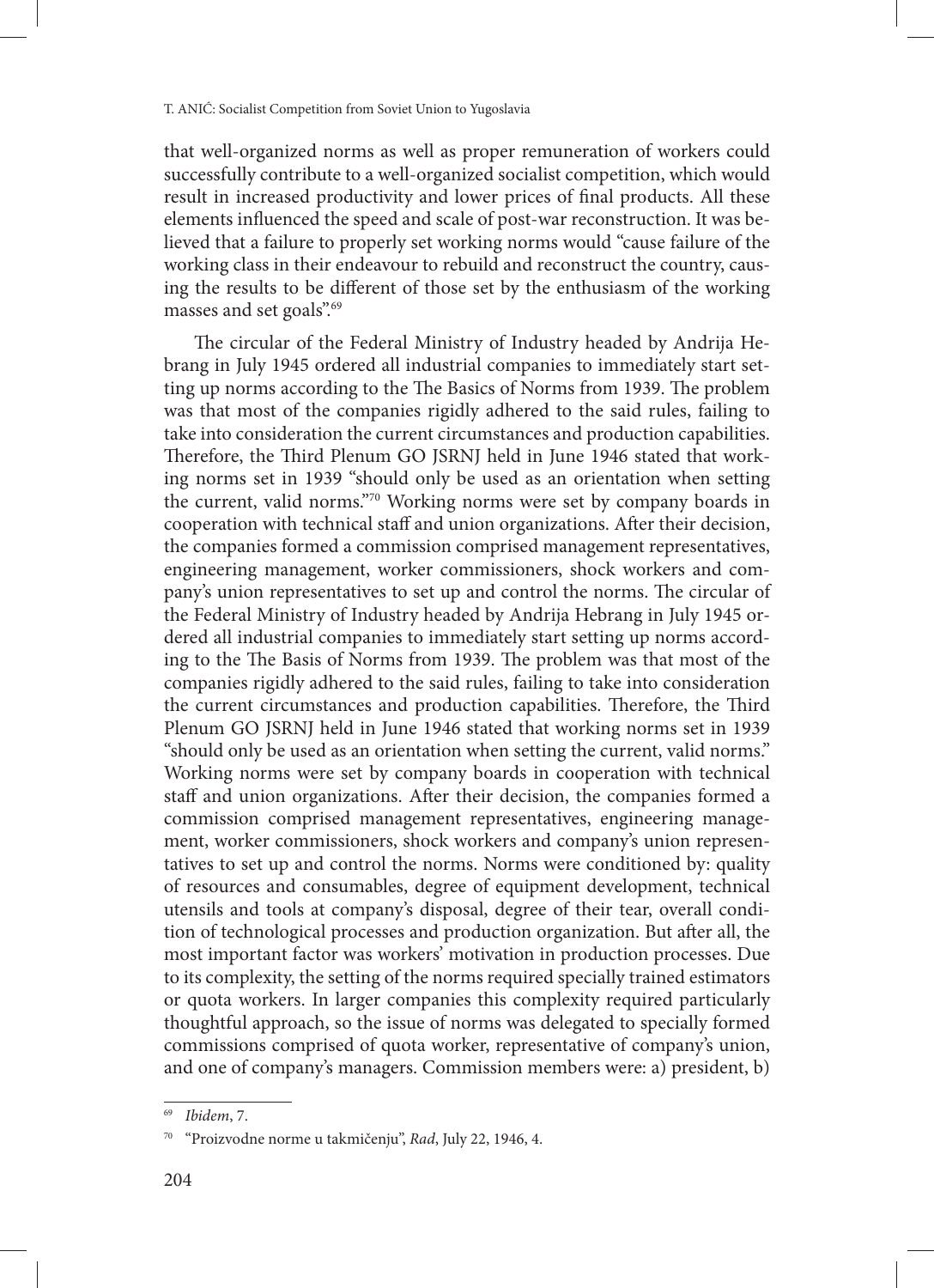management team comprised of 1. manager's tariff commissioner and 2. estimators, c) working group, 3. skilled craftsman tariff commission, and 4. workers' tariff commission. Commission president was responsible for its proper functioning, giving advice and clearing out any misunderstandings, but had no voting right in setting the norms. Estimators were responsible for technical preparations and suggestions on setting the norms, with detailed explanation.<sup>71</sup> Ministry of Industry determined that many factories worked with losses, and as a rule those factories had issues with disordered, self-will and wastefulness. The leading personnel, primarily directors, managers and department heads paid no attention to rational personnel management and profitability. They responsibility was regularly shifted to management sector, while most usual irregularity included mutual payment of wages, disregard of labour efficiency, excess number of workers, payment of wages to workers with unjustified absence from work, payment of illegally positioned delegates, commissars and officials. When setting the norms, the leading personnel rarely or never took into consideration the co-relation between productivity and performance. Results were thus worse as the socialist Yugoslavia worker's productivity was only half of that of capitalist Yugoslavia. In 1945 it was difficult, or even impossible, to recreate the production from 1939, before the war.<sup>72</sup>

After a significant amount of issues in production and organization has been detected, it was necessary to make certain changes that would void such conditions. The Federal Ministry of Industry therefore ordered all factories to introduce norms in order to restore order, increase productivity, lower the production expenses and turn to profits. In order to achieve that, the Ministry has set elements that every factory had to align with. The regulation included following elements: determination of wages, calculation of production expenses and product price in accordance with production tasks, payment of wages based on the past labour, strict cutbacks on materials and wages for workers in order to lower the expenses to the minimum, material and criminal liability of directors for the company's management and its profitability.

Setting up the norms in companies was faced with lots of resistance from the workers. "(…) when the norm is to be set, the same thing that occurred in capitalism happens again – the workers perform passive resistance and work less if they know the time needed for them to complete a production of a single product is being measured."73 This example was recorded in factories "Rade Končar" in Zagreb and "Tivar" in Varaždin, and was used as an example on conference for representatives of Main boards and Central administration of

<sup>71</sup> Gerl Friderik, Fran Podrbrežnik, Milan Vučo, *Uvod u radne norme*, (Beograd: Komisiona naklada Međunarodne knjižare, 1946), p.15.

<sup>72</sup> HR-HDA, SSJ VSSH, f. 1286., Osnovne naredbe o uvođenju Normi u industriska poduzeća, kabinet – Ministarstvo industrije FNRJ, July 12, 1945, no. 1780, box 238.

<sup>73</sup> Zdenko Radelić, "Jedinstveni sindikati Hrvatske(1944.-1948.)", (Filozofski fakultet Sveučilišta u Zagrebu, Master thesis, Zagreb, 1988), p. 337.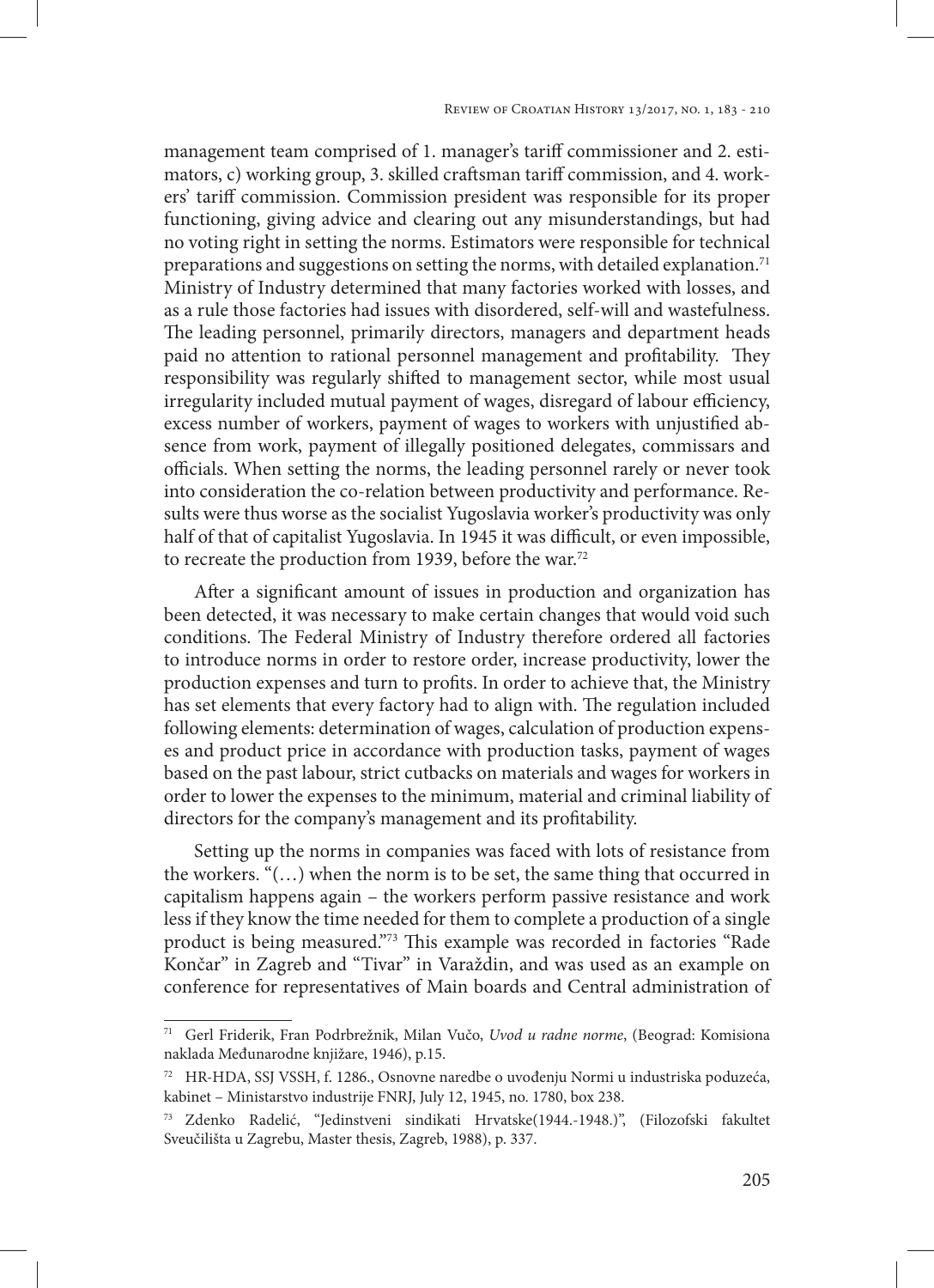JSJ. According to the conference conclusion, union leaders were supposed to tackle such phenomenon because introduction of norms was supposed to be beneficial for the entire society, as well as individually.

According to the accessible data from economic ministries of Yugoslavia at the beginning of May 1946, only 14% of industrial workers did their work under the set technical and labour norms, while the rest worked under provisional norms or no norms whatsoever. This was considered unsustainable and required a thorough revision. During May Day competition, the number of industry workers from all over Yugoslavia who worked under the set technical norms increased for 38%. During the discussion about May Day competition and its results on the Third Plenum Main Board of Trade Unions of Yugoslavia held from 8 to 9 June 1946, it was concluded that working norms in most of the companies are unrealistic. The working norms were usually exceeded by 20% to even 100% which serves as a proof how low they were actually set.<sup>74</sup> Low working norms caused difficulties for entire industrial production and created an illusion of success. KPJ was very much aware of it, but on the other hand such approach enabled the propaganda to present to the public the success of industrial organization and production, hence also success of the communist rule.

After the implementation of the Fundamental Law on Workers' Governance over State Economic Companies and Higher Economic Societies (Osnovni zakon o upravljanju državnim privrednim poduzećima i višim privrednim udruženjima od strane radnih kolektiva) 1950, the companies were formally conveyed to the workers. Because of this, it was considered that the system of socialist competition became unnecessary. After that the purpose of the socialist competition has become questionable.<sup>75</sup>

# **Conclusion**

Socialist competition had a formative influence in establishing a new political system in that it was an extremely valuable and important model for the formation of the archetype of a new, socialist man. Methods used in the USSR were therefore inevitable in Yugoslavia as well, with some minor exceptions primarily conditioned by different work, cultural and social heritage.

The period that followed the October Revolution saw the establishment of the Soviet state apparatus by the Communist Party of the Soviet Union (the Bolsheviks), the CPSU, relying on unprecedented techniques in the process and placing crucial importance on socialist competition. Firstly, competition

<sup>74</sup> "Proizvodne norme u takmičenju", *Rad*, July 22, 1945, 4.

<sup>75</sup> Tomislav Anić, "Radništvo i propaganda: 'Socijalističko takmičenje' u Hrvatskoj 1945. – 1952.", (Filozofski fakultet Sveučilišta u Zagrebu, Ph. D. dissertation, Zagreb, 2010.), p. 286.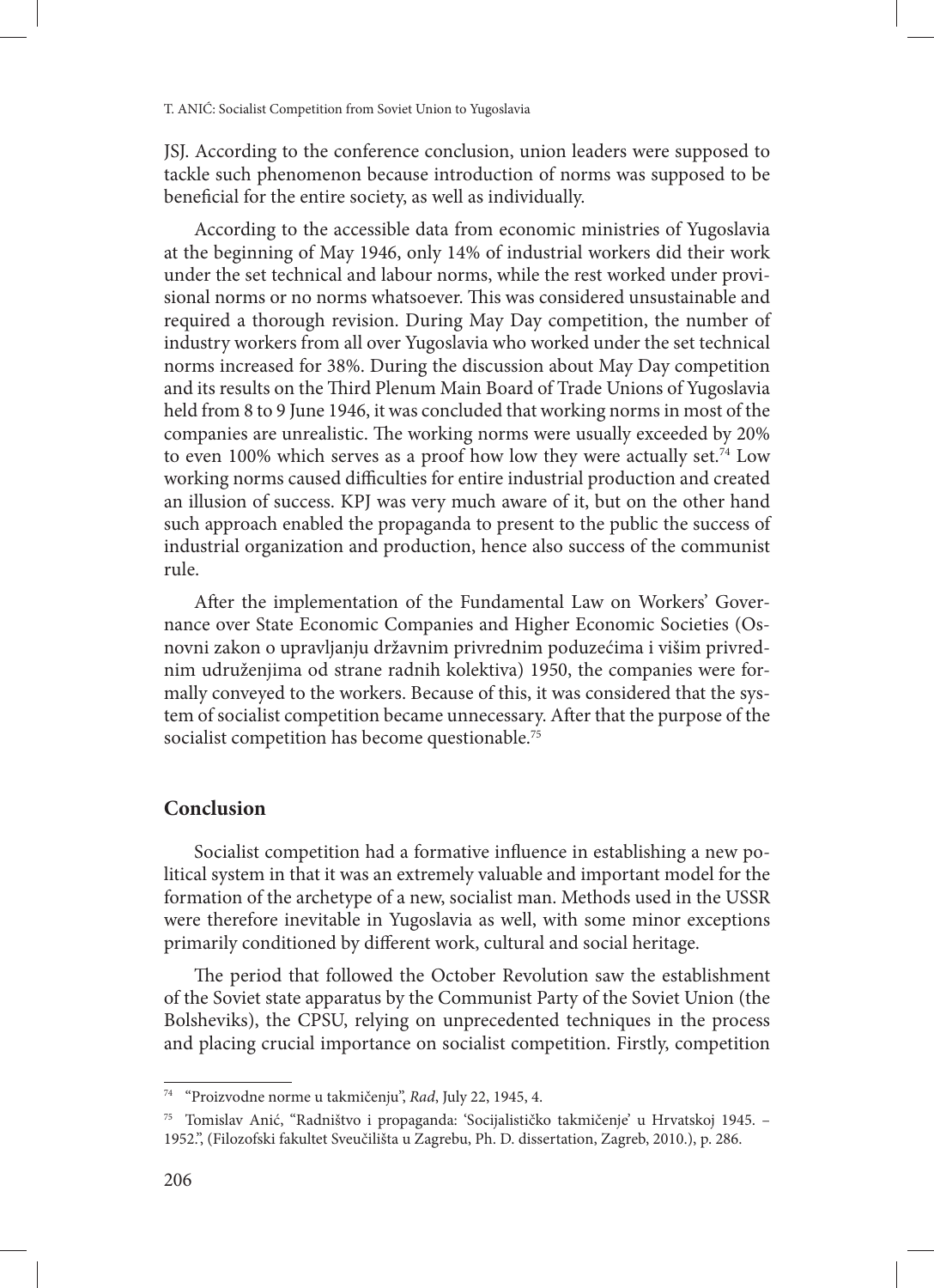was a vital motivational factor resulting in increased productivity of each individual worker, particularly when it came to quantity and quality of tools workers had at their disposal in the first years of the USSR and Yugoslavia. Secondly, each accomplishment could be used for propaganda purposes and, ultimately, was of great propaganda value to creating an image of success of the regime and the state.

Individual and shared interests of the workforce were to be aligned with socialist competition, which was eventually to result in success of the regime and the state. The given era also marked the birth of the famous motto, widely used in communist states ranging from the Baltic to the Adriatic, not just in the Soviet Union: "From each according to his ability, to each according to his contribution."

Low working norms caused difficulties for entire industrial production and created an illusion of success. KPJ was very much aware of it, but on the other hand such approach enabled the propaganda to present to the public the success of industrial organization and production, hence also success of the communist rule.

# **Zusammenfassung**

## **Sozialistischer Wettbewerb: von der Sowjetunion bis Jugoslawien**

Im Prozess der Bildung des neuen politisch-gesellschaftlichen Systems hatte der Wettbewerb eine formative Rolle als ein äußerst wichtiges Modell, aufgrund dessen der neue Mensch sozialistischen Typus gebildet wurde. Eben deswegen wurden die in der Union der Sowjetischen Sozialistischen Republiken verwendeten Methoden auch in Jugoslawien unvermeidbar, jedoch mit gewissen kleineren Abweichungen, die vor allem durch verschiedenes Arbeits-, Kultur- und Sozialerbe bedingt waren.

Unmittelbar nach dem Ende der Oktoberrevolution begann die Kommunistische Allunions-Partei (Bolschewiki) den Prozess des Aufbaus des sowjetischen Staatsapparats und bediente sich dabei der bisher nicht verwendeten Methoden bei der Bildung eines neuen politischen Systems. Der sozialistische Wettbewerb war eine wichtige Methode in diesem Prozess und zwar auf zwei Ebenen. Erstens, im Sinne der Motivation, indem er zur besseren Produktion jeden Arbeiters beitrug, was in Bezug auf die Qualität und Quantität der zur Verfügung stehenden Werkzeuge in den ersten Jahren außerordentlich wichtig war. Zweitens, jeden Erfolg konnte man mit propagandistischen Zwecken verwenden, und er wurde schließlich wirklich so gebraucht, was unermesslich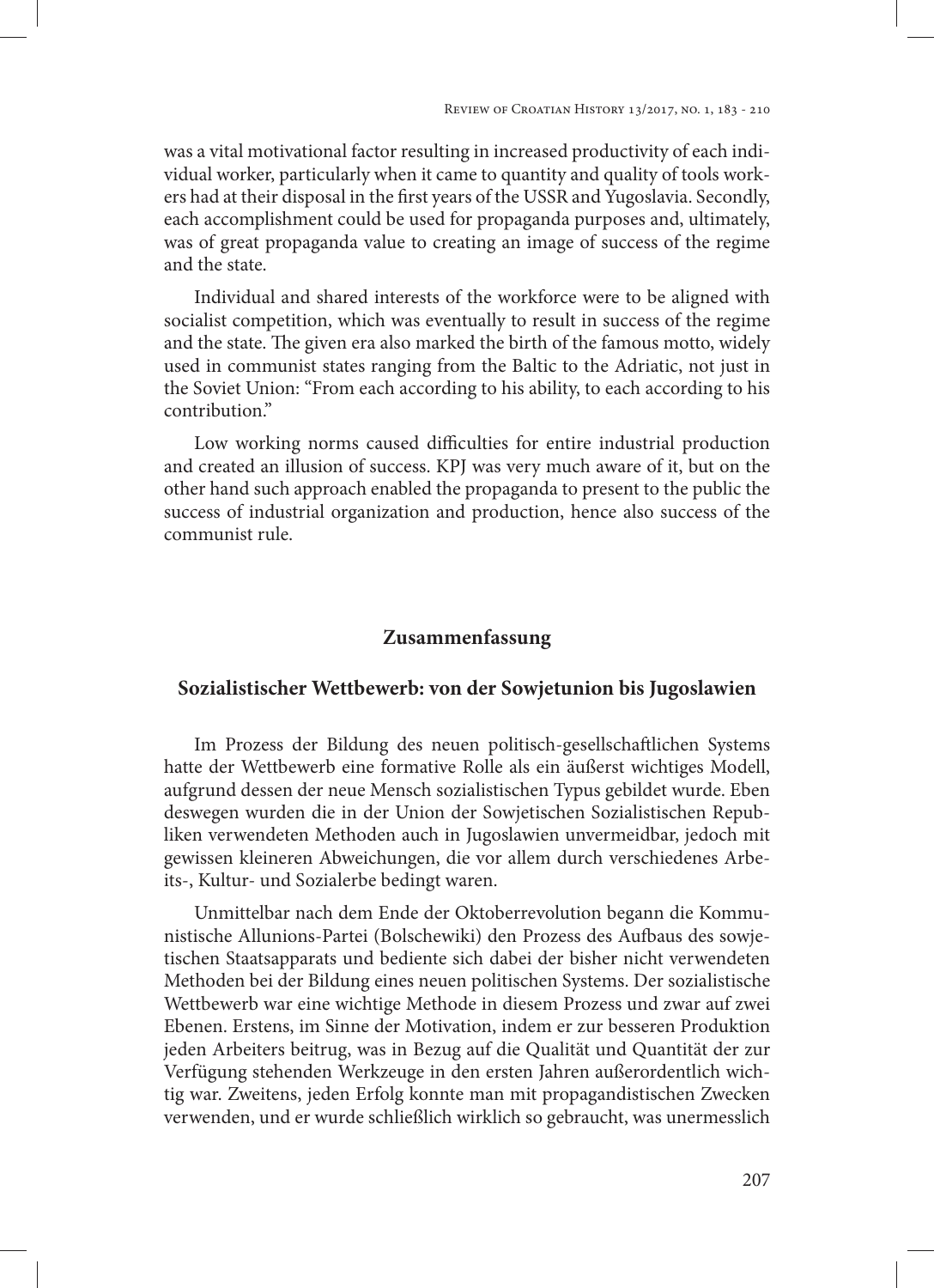nützlich bei der Bildung der Vorstellung vom erfolgreichen politischen System und Staat war. Mit dem sozialistischen Wettbewerb wollte man persönliches und allgemeines Interesse der Arbeiterschaft in Einklang bringen, was zuletzt mit dem Erfolg des Systems und des Staates resultieren sollte. In dieser Zeit wurde auch das bekannte und nicht nur in der Sowjetunion, sondern auch in allen kommunistischen Staaten vom Baltikum bis zur Adria benutzte Motto geprägt: "Jeder nach seinen Fähigkeiten, jedem nach seiner Leistung".

Diskrepanz zwischen dem Gewünschten und dem Erzielten war riesig. Das zeigte sich vor allem in niedrigen Produktionsnormen, die die ganze Industrieproduktion erschweren und einen falschen Schein des Erfolgreichseins geben, dessen sich auch die Kommunistische Partei Jugoslawiens bewusst war. Auf der anderen Seite aber ermöglichte dieser Zugang, die Organisation der industriellen Produktion und die kommunistische Macht seitens der staatlichen Propagandamaschine als erfolgreich zu zeigen.

### **Bibliography**

### Archives

Hrvatski državni arhiv, Zagreb [Croatian State Archive, Zagreb] (HR-HDA) - 1286, Savez sindikata Jugoslavije. Vijeće Saveza sindikata Hrvatske (SSJ VSSH)

Periodicals

*Borba*, 1946

*Glas rada*, 1945, 1946, 1947

*Naprijed*, 1946

*Rad*, 1945, 1946

### Literature

Anić, Tomislav, "Radništvo i propaganda: 'Socijalističko takmičenje' u Hrvatskoj 1945. – 1952.", (Filozofski fakultet Sveučilišta u Zagrebu, Ph. D. dissertation, Zagreb, 2010)

Benvenuti, Francesco, *Fuoco sui sabotatori! Stachanovismo e organizzazione industriale in Urss 1934 – 1938*, (Roma: Valerio Levi 1988)

Bettelheim, Charles, "State Property and Socialism", *Economy and Society*, vol. 2 (1973)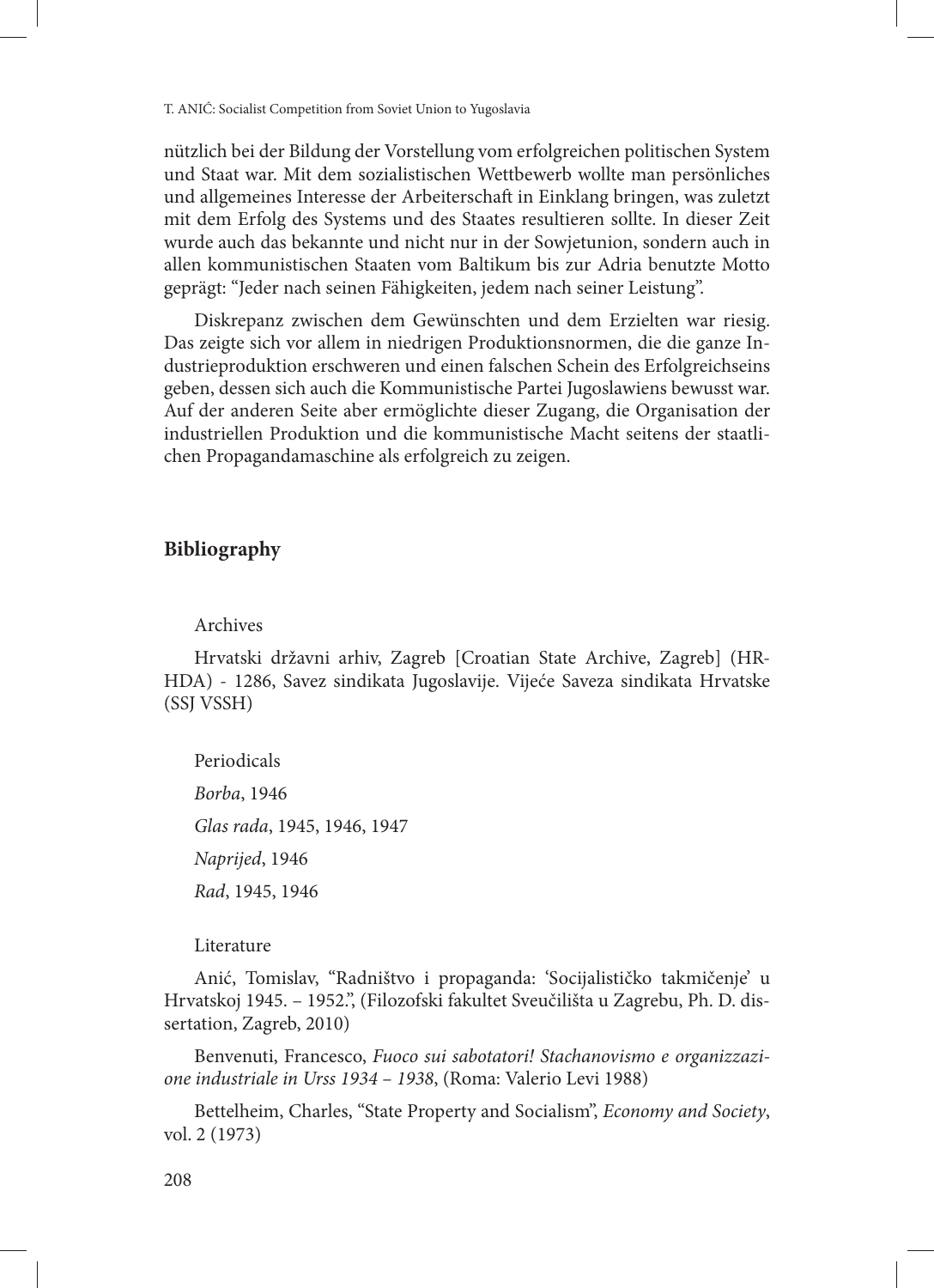Broz, Josip, Tito, *Govori i članci*, (Zagreb: Naprijed 1959), knj. II

Broz, Josip, Tito, *Govori i članci*, (Zagreb: Naprijed 1959), knj. IV

Bujas, Zoran, *Osnove psihofiziologije rada (Uvod u industrijsku psihologiju)*, (Zagreb: Izdavački zavod Jugoslavenske akademije znanosti i umjetnosti 1968).

Crampton, R. J., *Eastern Europe in the Twentieth Century--and After,* (London, New York: Routledge 1997)

Davis R. W., Khlevnyuk, Oleg, "Stakhanovism and the Soviet Economy", *Europe – Asia Studies*, vol 54, (2002), no. 6

Evstaf'ev, Georgij Nikolaevič, *O socijalističkom takmičenju,* (Zagreb: Naprijed 1946)

Filtzer, Donalad, *Soviet Workers and Stalinist Industrailization: the Formation of Modern Soviet Production Relations*, 1928 – 1941, (London: Pluto Prress, 1986)

Fitzpatrick, Sheila, *Everyday Stalinism. Ordinary Life in Extraordinary Times: Soviet Russia in the 1930s*, (New York: Oxford University Press, 2000)

Friderik, Gerl, Podrbrežnik, Fran Vučo, Milan, *Uvod u radne norme*, (Beograd: Komisiona naklada Međunarodne knjižare, 1946)

Horváth, Sándor, "Der ungarische Stachanow", *Sozialistische Helden – Eine Kulturgeschichte von Propagandafiguren in Osteuropa und der DDR*, ed. Silke Satjukow, Rainer Gries, (Berlin: Ch. Links Verlag 2002)

Khlevniuk, Oleg, *In Stalin's Shadow: the Career of "Sergo" Ordzhonikidze*, (London and New York: Routledge 1995)

Kotkin, Stephen, *Magnetic Mountain: Stalinism as a Civilization*, (Barkley and Los Angeles: University of California Press, 1997)Nove, Alec, *An Economic History of the USSR*, (London 1969).

Andrzej Paczkowski, *Pola stoljeća Poljske:1939-1989.*, (Zagreb: Srednja Europa 2001.)

Satjukow, Silke, "Früher war das eben der Adolf... - Der Arbeitsheld Adolf Hennecke", *Sozialistische Helden – Eine Kulturgeschichte von Propagandafiguren in Osteuropa und der DDR*, ed. Silke Satjukow, Rainer Gries, (Berlin: Ch. Links Verlag 2002)Lewis H. Lewis H. Siegelbaum, *Stakhanovism and the Politics of Productivity in the USSR, 1935-1941*, (New York: Cambridge University Press 1988)

Smidt, Thorsten, "Über die Geschichte eines Bildmotivs – Der Polonische Arbeitsheld im Spiegel der Kunst", *Sozialistische Helden – Eine Kulturgeschichte von Propagandafiguren in Osteuropa und der DDR*, ed. Silke Satjukow, Rainer Gries, (Berlin: Ch. Links Verlag 2002)